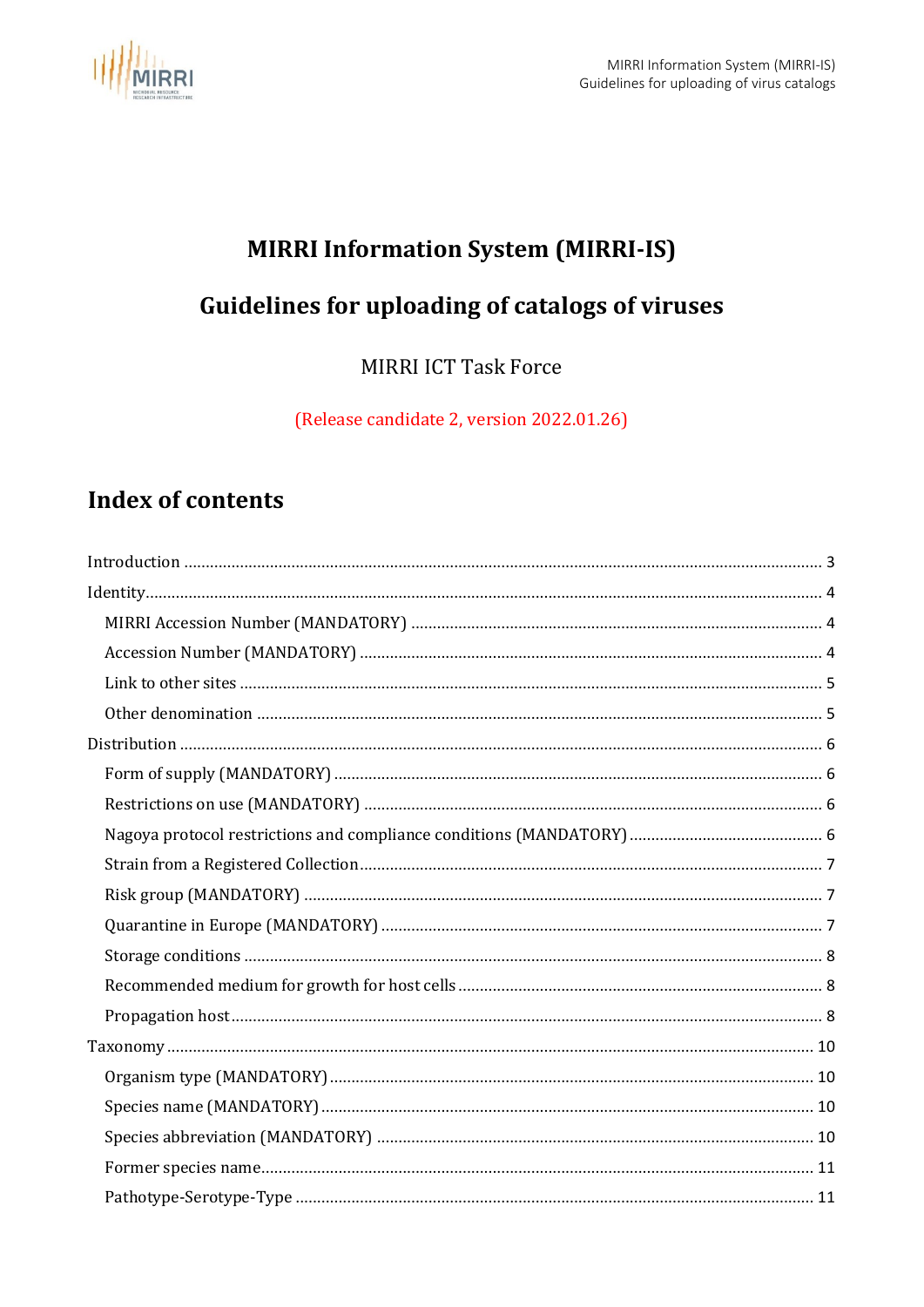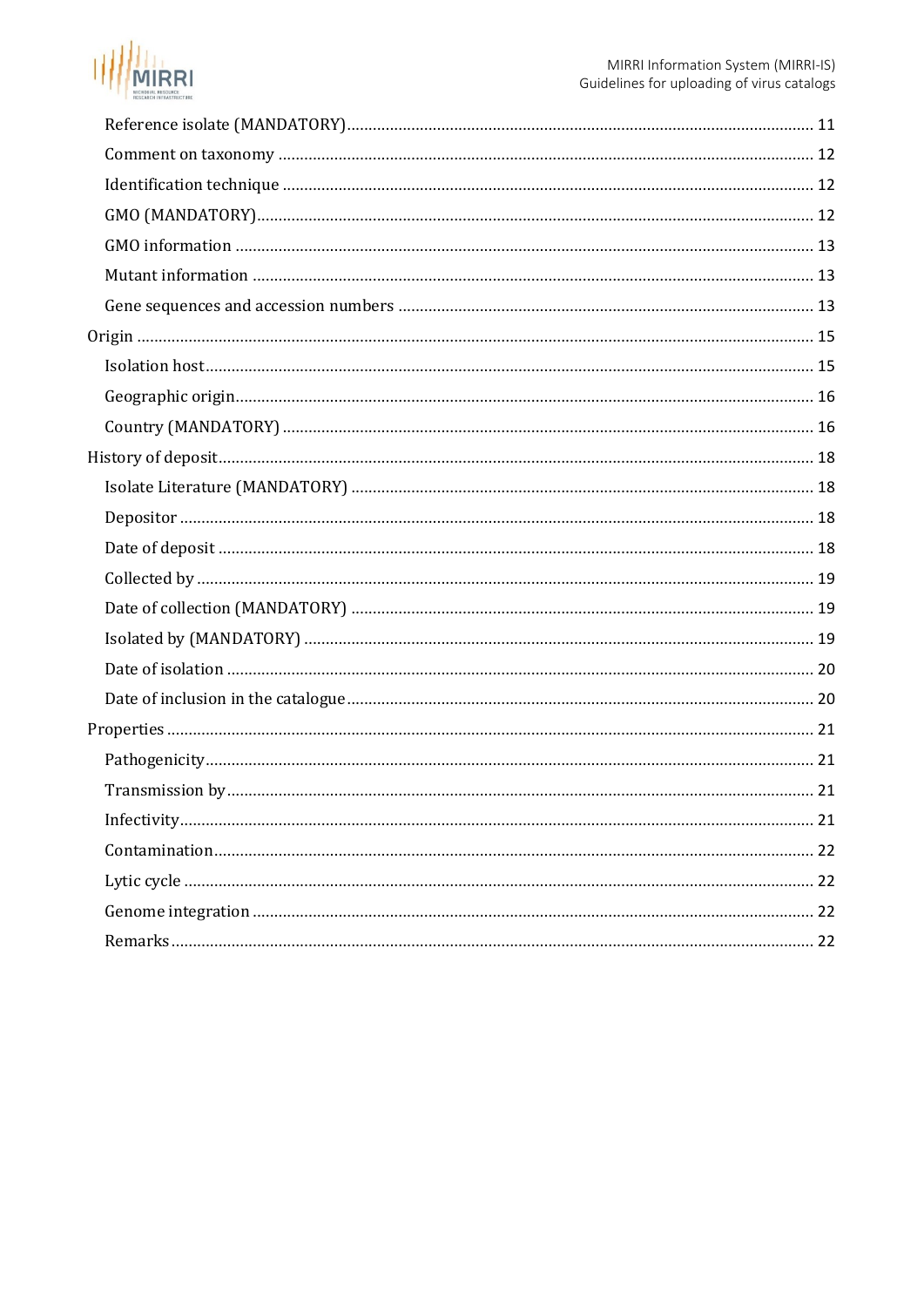

#### <span id="page-2-0"></span>Introduction

This document specifies guidelines for uploading data of catalogs of viruses from culture collections of MIRRI partners to the Information System of MIRRI (MIRRI-IS). They were requested because the information that is needed for the description of viruses differs significantly from the information required for microbial strains (archaea, bacteria, yeasts, filamentous fungi, microalgae), which was already described in the 'Guidelines for catalog uploading' delivered by the ICT Task Force of MIRRI.

#### Mandatory and recommended fields

Some data fields have been defined as mandatory. This means that in order to submit information on a given virus they must be specified: **virus descriptions missing mandatory data will not be included in the MIRRI-IS**. All non-mandatory data fields should also be provided, but if they miss, for any reason, the description of the virus will be included in the MIRRI-IS.

#### Grouping of information

In this document, data fields were grouped for clarity sake on the basis of their relatedness to the following categories: **Identity, Distribution, Taxonomy, Origin, History of deposit, Properties**. Such grouping can support a better understanding of the required information, but it does not have any immediate consequence.

#### Correspondences among MIRRI-IS Guidelines

Although these guidelines include data fields which are specific for viruses, there also are data fields which are the same or similar to fields described for microbial strains. In order to highlight the existing correspondences among these and previous MIRRI-IS Guidelines, they are annotated for each data field. These notes are included in the new feature "MIRRI-IS DATASET (version 2020.06.1)" where the corresponding field in the Guidelines for microbial strains is reported. If the field is not exactly the same, a short note on differences is also reported. New fields, i.e. fields which are specific for viruses, are annotated with the term "N/A".

#### Field names, acronyms, short names

Short names were assigned to data fields along with their complete names. This is useful for the best management of data, e.g. in data exchange between CCs and MIRRI-IS. **Short names must be used by the CCs all times when referring to data fields**, e.g. as **headers in MS Excel files** when submitting to MIRRI-IS.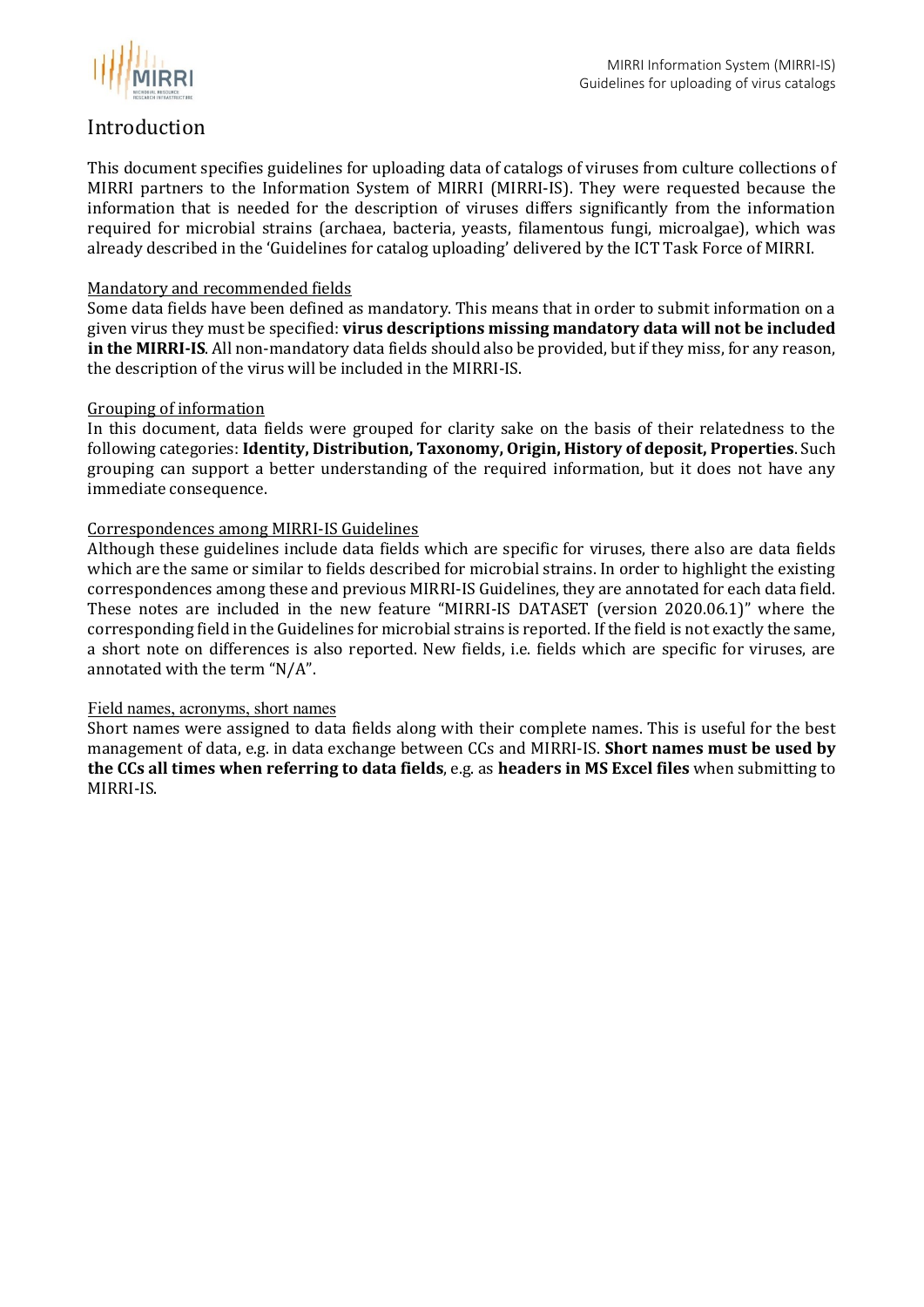

## <span id="page-3-0"></span>Identity

This group includes all data fields which are needed in order to identify uniquely the isolate. This includes identifiers and names.

<span id="page-3-1"></span>

| <b>MIRRI Accession Number (MANDATORY ON UPDATE)</b> |                                                                                                                                                                                                                                                                                                                                                                                                                                                                                                                                                                                                                                                |
|-----------------------------------------------------|------------------------------------------------------------------------------------------------------------------------------------------------------------------------------------------------------------------------------------------------------------------------------------------------------------------------------------------------------------------------------------------------------------------------------------------------------------------------------------------------------------------------------------------------------------------------------------------------------------------------------------------------|
| Short name                                          | mirriAccessionNumber                                                                                                                                                                                                                                                                                                                                                                                                                                                                                                                                                                                                                           |
| Description                                         | Unique identifier of the strain in the MIRRI-IS.<br>It will be created on the first submission of a strain in the MIRRI-IS in a one-<br>to-one connection with the Accession number of the strain in the CC. It is<br>meant as a reference within the MIRRI-IS and as a unique reference for<br>interoperability with other Life Science tools. It will include a version<br>extension and be used as a reference for provenance issues as well.<br>This information will be returned to CCs in association with the relative<br>strain accession number. CCs must include it in their catalogue and return<br>it to MIRRI-IS at every update. |
| Syntax                                              | The MIRRI Accession number will be composed by the 'MIRRI' prefix<br>followed by 7 digits.                                                                                                                                                                                                                                                                                                                                                                                                                                                                                                                                                     |
| Values                                              | On first submission, this field should not be compiled. At following<br>submissions/updates, the accession number returned by MIRRI-IS should<br>be included.                                                                                                                                                                                                                                                                                                                                                                                                                                                                                  |
| Validation                                          | When missing, check whether the strain accession number was already<br>included. If not, a new value will be created and returned to the collection.<br>If the strain accession number was already submitted in the past, MIRRI-IS<br>will retrieve the related values and assign them to the strain again.                                                                                                                                                                                                                                                                                                                                    |
| Examples                                            | MIRRI1234567                                                                                                                                                                                                                                                                                                                                                                                                                                                                                                                                                                                                                                   |
| <b>MIRRI-IS DATASET</b><br>(version 2020.06.1)      | Same as "MIRRI Accession number".                                                                                                                                                                                                                                                                                                                                                                                                                                                                                                                                                                                                              |

<span id="page-3-2"></span>

| <b>Accession Number (MANDATORY)</b>            |                                                                                                                                                                                                                                                                                                                  |
|------------------------------------------------|------------------------------------------------------------------------------------------------------------------------------------------------------------------------------------------------------------------------------------------------------------------------------------------------------------------|
| Short name                                     | accessionNumber                                                                                                                                                                                                                                                                                                  |
| Description                                    | Unique identifier of the strain in the CC.                                                                                                                                                                                                                                                                       |
| Syntax                                         | CC acronym followed by a space character and a number or code. If a code<br>is used, it cannot include spaces.<br>If the current accession number is not compliant with this syntax, it must<br>be redefined. In this case, the previous accession number must be included<br>in the "Other denomination" field. |
| Values                                         | Free text, according to defined syntax.                                                                                                                                                                                                                                                                          |
| Validation                                     | Check that the correct syntax is used.                                                                                                                                                                                                                                                                           |
| Examples                                       | PLAVIT X101                                                                                                                                                                                                                                                                                                      |
| <b>MIRRI-IS DATASET</b><br>(version 2020.06.1) | Same as "Accession number", but for the rule on renaming. Here, the<br>previous accession number must be included in the "Other denomination"<br>data field instead of the "Other culture collection numbers" field because<br>the latter is not included in the dataset for viruses.                            |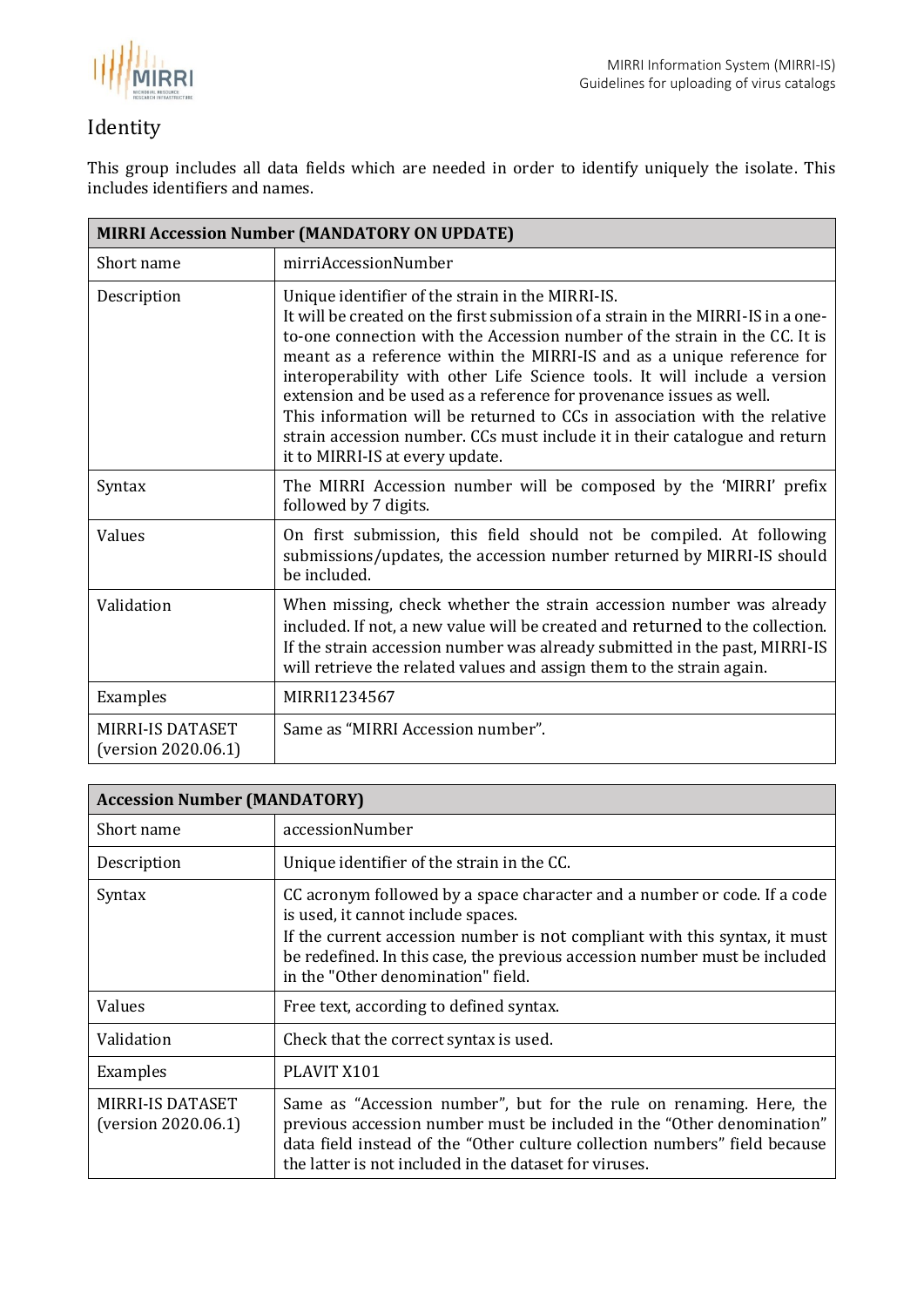

<span id="page-4-0"></span>

| Link to other sites                     |                                                                                                                                                                                                                                                                                                      |
|-----------------------------------------|------------------------------------------------------------------------------------------------------------------------------------------------------------------------------------------------------------------------------------------------------------------------------------------------------|
| Short name                              | siteLinks                                                                                                                                                                                                                                                                                            |
| Description                             | URLs of extended descriptions of the virus isolate in other information<br>systems. May be used in particular for connecting to the EVA-GLOBAL<br>portal.                                                                                                                                            |
| Syntax                                  | Name and working URL (including method, server and full path), joined by<br>a colon character ":". For EVA-GLOBAL, use exactly "EVA-GLOBAL" as name.<br>For other sites, the name used must be consistent in the CC. If providing<br>more than one site, separate them by a semicolon character ";". |
| Values                                  | One or more pairs name - valid URL.                                                                                                                                                                                                                                                                  |
| Validation                              | Check that the URLs are working. Report errors to the CC.                                                                                                                                                                                                                                            |
| Examples                                | EVA-GLOBAL:https://www.european-virus-<br>archive.com/virus/ourmia-melon-virus;<br>Site2:https://example2.com/path/filename                                                                                                                                                                          |
| MIRRI-IS DATASET<br>(version 2020.06.1) | N/A                                                                                                                                                                                                                                                                                                  |

<span id="page-4-1"></span>

| <b>Other denomination</b>               |                                                                                                                                                                                                                                                                                                                                                        |
|-----------------------------------------|--------------------------------------------------------------------------------------------------------------------------------------------------------------------------------------------------------------------------------------------------------------------------------------------------------------------------------------------------------|
| Short name                              | otherDenomination                                                                                                                                                                                                                                                                                                                                      |
| Description                             | Unofficial names that have been or still are used for the strain, e.g. in<br>publications, or a name given to the strain by the isolator before its deposit<br>at the collection. May also include reference numbers/codes for those<br>isolates whose accession number have been redefined according to the<br>guidelines for the "Accession number". |
| Syntax                                  | None                                                                                                                                                                                                                                                                                                                                                   |
| Values                                  | Free text                                                                                                                                                                                                                                                                                                                                              |
| Validation                              | None                                                                                                                                                                                                                                                                                                                                                   |
| Examples                                | TYLCV-Sar                                                                                                                                                                                                                                                                                                                                              |
| MIRRI-IS DATASET<br>(version 2020.06.1) | Same as "Other denomination", but for the rule on redefined accession<br>numbers.                                                                                                                                                                                                                                                                      |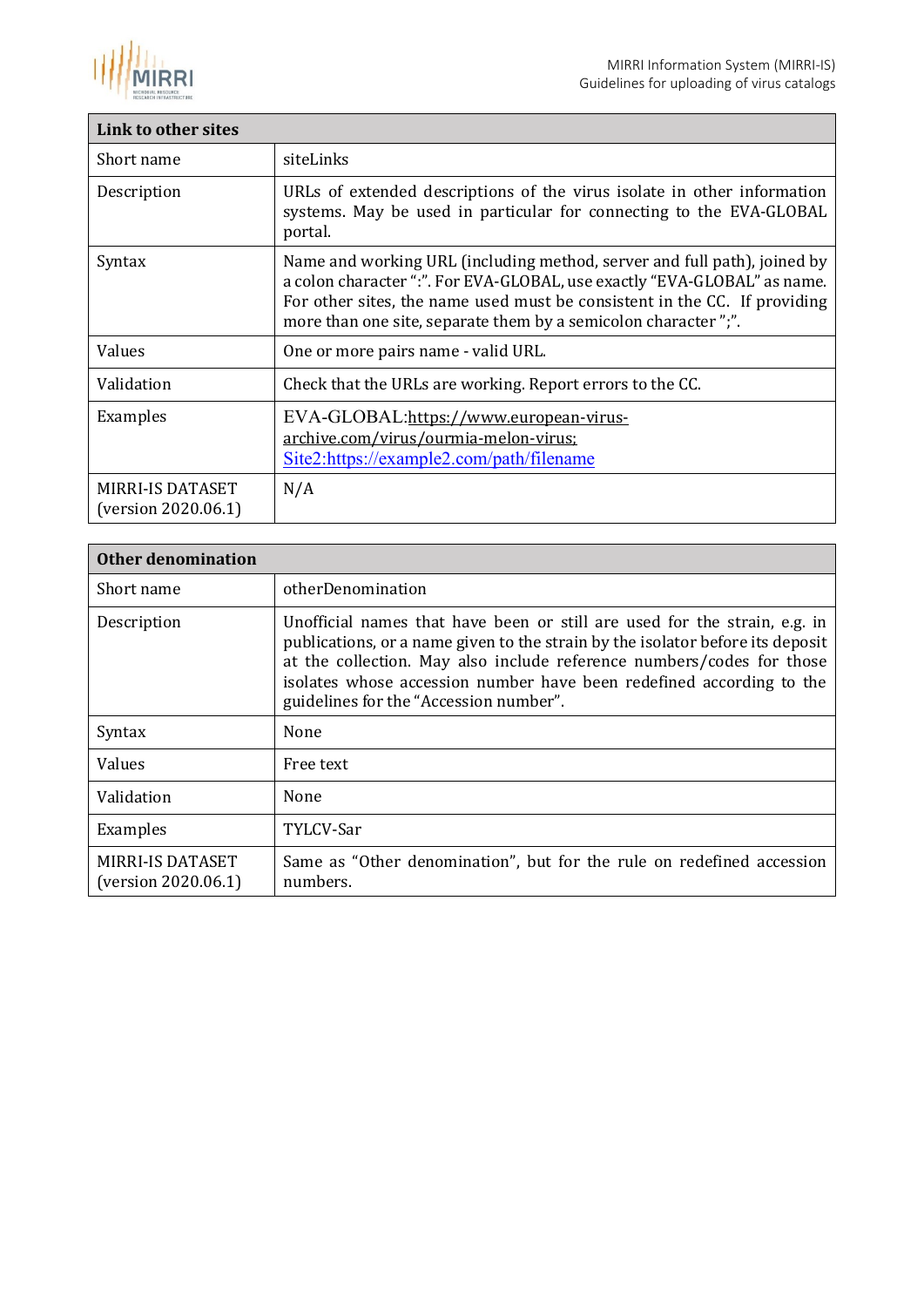

### <span id="page-5-0"></span>Distribution

This group includes all data fields which refer to the distribution of the isolate, including both legal, organizational and biological issues.

<span id="page-5-1"></span>

| Form of supply (MANDATORY)                     |                                                                                          |
|------------------------------------------------|------------------------------------------------------------------------------------------|
| Short name                                     | supplyForms                                                                              |
| Description                                    | The forms of supply of the strain to users.                                              |
| Syntax                                         | One or several of the allowed values, separated by a semicolon ";".                      |
| Values                                         | Allowed values: Agar, Cryo, Dry Ice, In vivo, Liquid Culture Medium, Lyo, Oil,<br>Water. |
| Validation                                     | Check for the validity of the format. Report errors to the CC.                           |
| Examples                                       | In vivo                                                                                  |
| <b>MIRRI-IS DATASET</b><br>(version 2020.06.1) | Same as "Form of supply", but for the added value 'In vivo'.                             |

<span id="page-5-2"></span>

| <b>Restrictions on use (MANDATORY)</b>  |                                                                                                                                                        |
|-----------------------------------------|--------------------------------------------------------------------------------------------------------------------------------------------------------|
| Short name                              | useRestrictions                                                                                                                                        |
| Description                             | Report if the strain can be used for commercial development or not.                                                                                    |
| Syntax                                  | One of the allowed values.                                                                                                                             |
| Values                                  | One of the following values: 1 (no restrictions apply), 2 (for research use<br>only), 3 (for commercial development a special agreement is requested). |
| Validation                              | Check that one and only one of the allowed values is used. Report errors to<br>the CC.                                                                 |
| Examples                                |                                                                                                                                                        |
| MIRRI-IS DATASET<br>(version 2020.06.1) | Same as "Restrictions on use".                                                                                                                         |

<span id="page-5-3"></span>

| Nagoya protocol restrictions and compliance conditions (MANDATORY) |                                                                                                                                                                                                                                                            |  |
|--------------------------------------------------------------------|------------------------------------------------------------------------------------------------------------------------------------------------------------------------------------------------------------------------------------------------------------|--|
| Short name                                                         | nagoyaConditions                                                                                                                                                                                                                                           |  |
| Description                                                        | Situation of the strain in relation to the Nagoya protocol.                                                                                                                                                                                                |  |
| Syntax                                                             | One of the allowed values.                                                                                                                                                                                                                                 |  |
| Values                                                             | One of the following: 1 ("No known restrictions under the Nagoya<br>protocol"), 2 ("Documents providing proof of legal access and terms of use<br>available at the collection"), 3 ("Strain probably in scope, please contact the<br>Culture Collection"). |  |
| Validation                                                         | Check that one and only one of the allowed values is used. Report errors to<br>the CC.                                                                                                                                                                     |  |
| Examples                                                           | 1                                                                                                                                                                                                                                                          |  |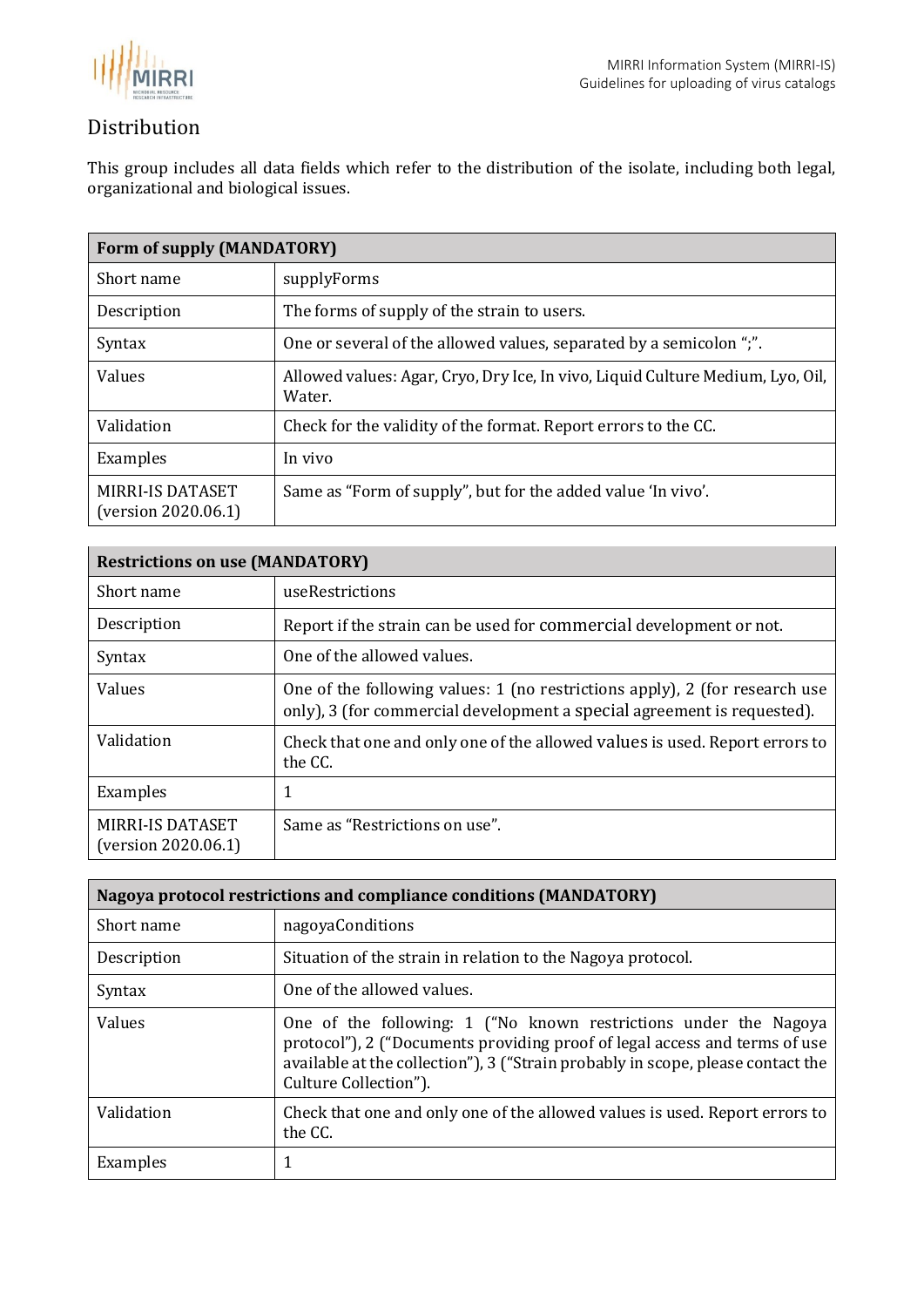

| MIRRI-IS DATASET    | Same as "Nagoya protocol restrictions and compliance conditions" |
|---------------------|------------------------------------------------------------------|
| (version 2020.06.1) |                                                                  |

<span id="page-6-0"></span>

| <b>Strain from a Registered Collection</b>     |                                                                                                                              |
|------------------------------------------------|------------------------------------------------------------------------------------------------------------------------------|
| Short name                                     | registeredCollection                                                                                                         |
| Description                                    | Strain included in the registered CC according to the EU Regulation<br>511/2014. Unregistered CCc can omit this information. |
| Syntax                                         | Boolean field.                                                                                                               |
| Values                                         | One of the following values: "No", "Yes"                                                                                     |
| Validation                                     | Check that one and only one of the allowed values is used. Report errors to<br>the CC.                                       |
| Examples                                       | N <sub>0</sub>                                                                                                               |
| <b>MIRRI-IS DATASET</b><br>(version 2020.06.1) | Same as "Strain from a Registered Collection"                                                                                |

<span id="page-6-1"></span>

| <b>Risk group (MANDATORY)</b>                  |                                                                                        |
|------------------------------------------------|----------------------------------------------------------------------------------------|
| Short name                                     | riskGroup                                                                              |
| Description                                    | Risk group according to EU Directive 2000/54/EC and its amendments and<br>corrections. |
| Syntax                                         | One of the allowed values.                                                             |
| Values                                         | Allowed values: 1, 2, 3, 4.                                                            |
| Validation                                     | Check that one and only one of the allowed values is used. Report errors to<br>the CC. |
| Examples                                       | 3                                                                                      |
| <b>MIRRI-IS DATASET</b><br>(version 2020.06.1) | Same as "Risk group".                                                                  |

<span id="page-6-2"></span>

| <b>Quarantine in Europe (MANDATORY)</b> |                                                                                                                                                                                                                                                     |
|-----------------------------------------|-----------------------------------------------------------------------------------------------------------------------------------------------------------------------------------------------------------------------------------------------------|
| Short name                              | euQuarantine                                                                                                                                                                                                                                        |
| Description                             | Specify whether the strain is subject to quarantine according to European<br>Directive 2000/29/CE and its amendments and corrections. The list of<br>quarantine organisms is available in the Commission Implementing<br>Regulation (EU) 2019/2072. |
| Syntax                                  | One of the allowed values.                                                                                                                                                                                                                          |
| Values                                  | One of the following values: "No", "Yes"                                                                                                                                                                                                            |
| Validation                              | Check that one and only one of the allowed values is used. Report errors to<br>the CC.                                                                                                                                                              |
| Examples                                | <b>Yes</b>                                                                                                                                                                                                                                          |
| MIRRI-IS DATASET<br>(version 2020.06.1) | Same as "Quarantine in Europe"                                                                                                                                                                                                                      |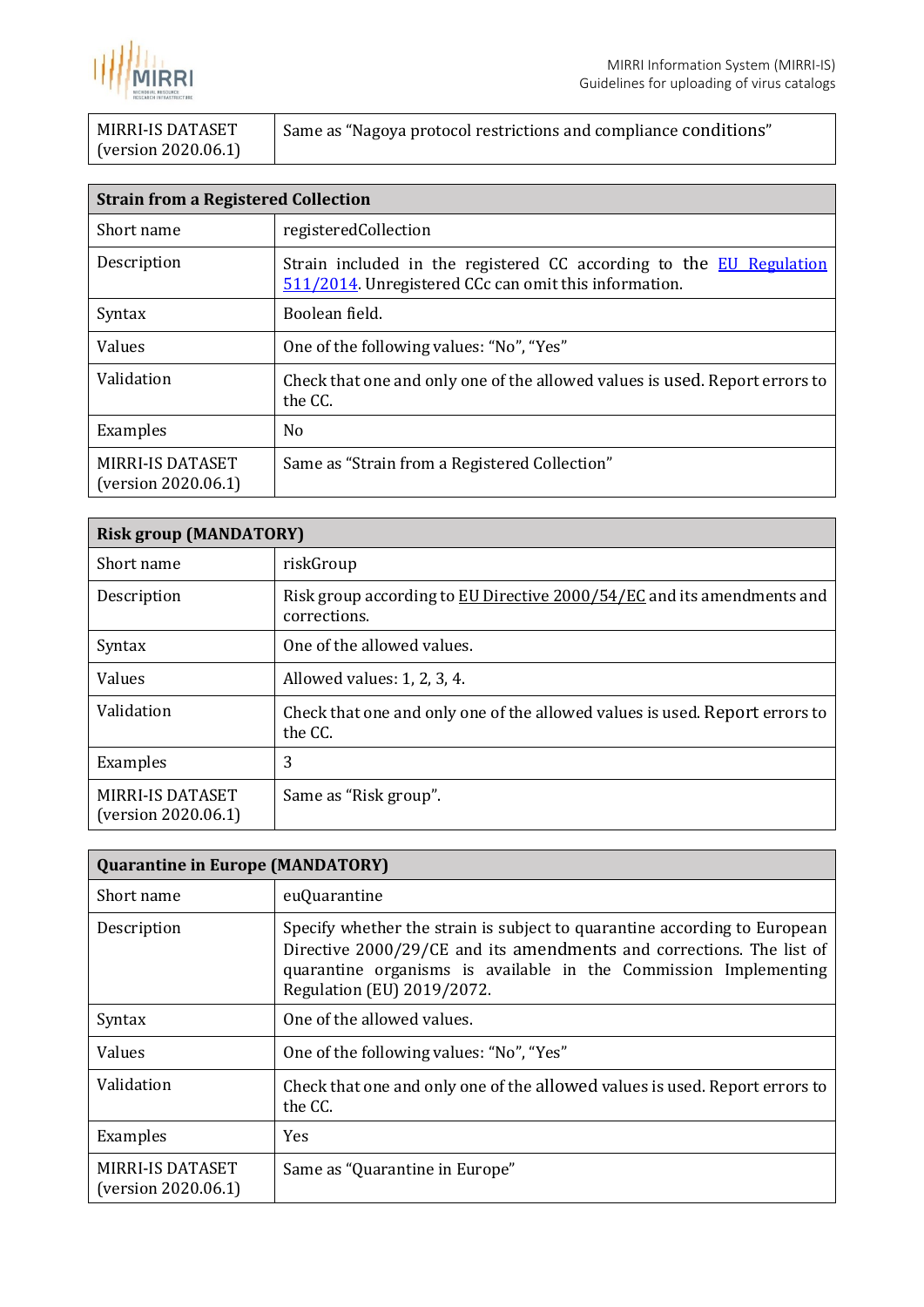

<span id="page-7-0"></span>

| <b>Storage conditions</b>                      |                                                                                                                                                                                                  |
|------------------------------------------------|--------------------------------------------------------------------------------------------------------------------------------------------------------------------------------------------------|
| Short name                                     | storageConditions                                                                                                                                                                                |
| Description                                    | Conditions by which the isolate is stored by the CC.                                                                                                                                             |
| Syntax                                         | One or more of the allowed values, separated by ";".                                                                                                                                             |
| Values                                         | Allowed values are "Lyo", "Liquid nitrogen" and "-80".<br>More values can be added by MIRRI ICT group on demand. Requests must<br>be submitted and accepted before the uploading of the catalog. |
| Validation                                     | Check that one or more of the allowed values are included. Return errors<br>to the CC.                                                                                                           |
| Examples                                       | Lyo                                                                                                                                                                                              |
| <b>MIRRI-IS DATASET</b><br>(version 2020.06.1) | N/A                                                                                                                                                                                              |

<span id="page-7-1"></span>

| Recommended medium for growth for host cells   |                                                                                                                                                                                                                                                                                                                                                                                            |
|------------------------------------------------|--------------------------------------------------------------------------------------------------------------------------------------------------------------------------------------------------------------------------------------------------------------------------------------------------------------------------------------------------------------------------------------------|
| Short name                                     | recommendedMedium                                                                                                                                                                                                                                                                                                                                                                          |
| Description                                    | The medium that is recommend for growing the isolate in the host cells.                                                                                                                                                                                                                                                                                                                    |
| Syntax                                         | A textual reference, usually an acronym, to the appropriate growth medium<br>in a table provided by the CC.                                                                                                                                                                                                                                                                                |
| Values                                         | CCs are invited to submit a table including a list of the growth media they<br>use. The table should include at least an acronym and a description for<br>each growth medium. A full description of the recipe is also welcome. All<br>descriptions should be in English.<br>In future versions of the MIRRI-IS dataset, a table of shared descriptions<br>with acronyms will be provided. |
| Validation                                     | Check for the presence of the textual reference in the provided table of<br>growth media. Report errors to the CC.                                                                                                                                                                                                                                                                         |
| Examples                                       | LB                                                                                                                                                                                                                                                                                                                                                                                         |
| <b>MIRRI-IS DATASET</b><br>(version 2020.06.1) | Same as "Recommended medium for growth", but it refers to growth in host<br>cells.                                                                                                                                                                                                                                                                                                         |

<span id="page-7-2"></span>

| <b>Propagation host</b> |                                                                                                                                                                                                                    |
|-------------------------|--------------------------------------------------------------------------------------------------------------------------------------------------------------------------------------------------------------------|
| Short name              | propagationHost                                                                                                                                                                                                    |
| Description             | The host that is used to propagate the isolate.                                                                                                                                                                    |
| Syntax                  | The scientific name of the species, according to the corresponding reference<br>taxonomy. It may include the strain designation, as well as other more<br>specific designations, like cultivar, pathovar, serovar, |
| Values                  | All values of the reference taxonomy are allowed and cheked. Further<br>specifications are accepted as free text, and not checked.                                                                                 |
| Validation              | None.                                                                                                                                                                                                              |
| Examples                | Nicotiana tabacum<br>Escherichia coli K21                                                                                                                                                                          |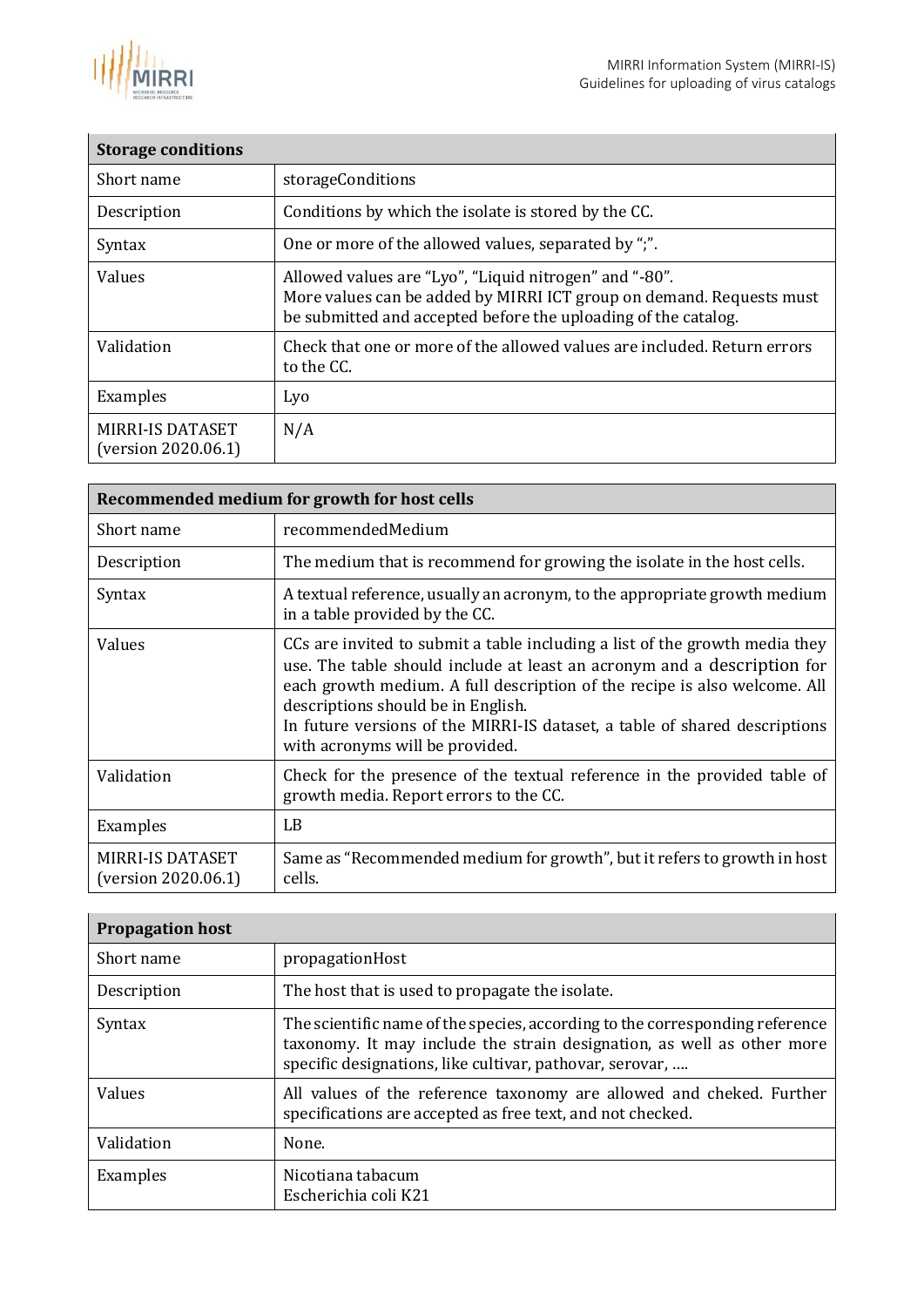

| MIRRI-IS DATASET    | N/A |
|---------------------|-----|
| (version 2020.06.1) |     |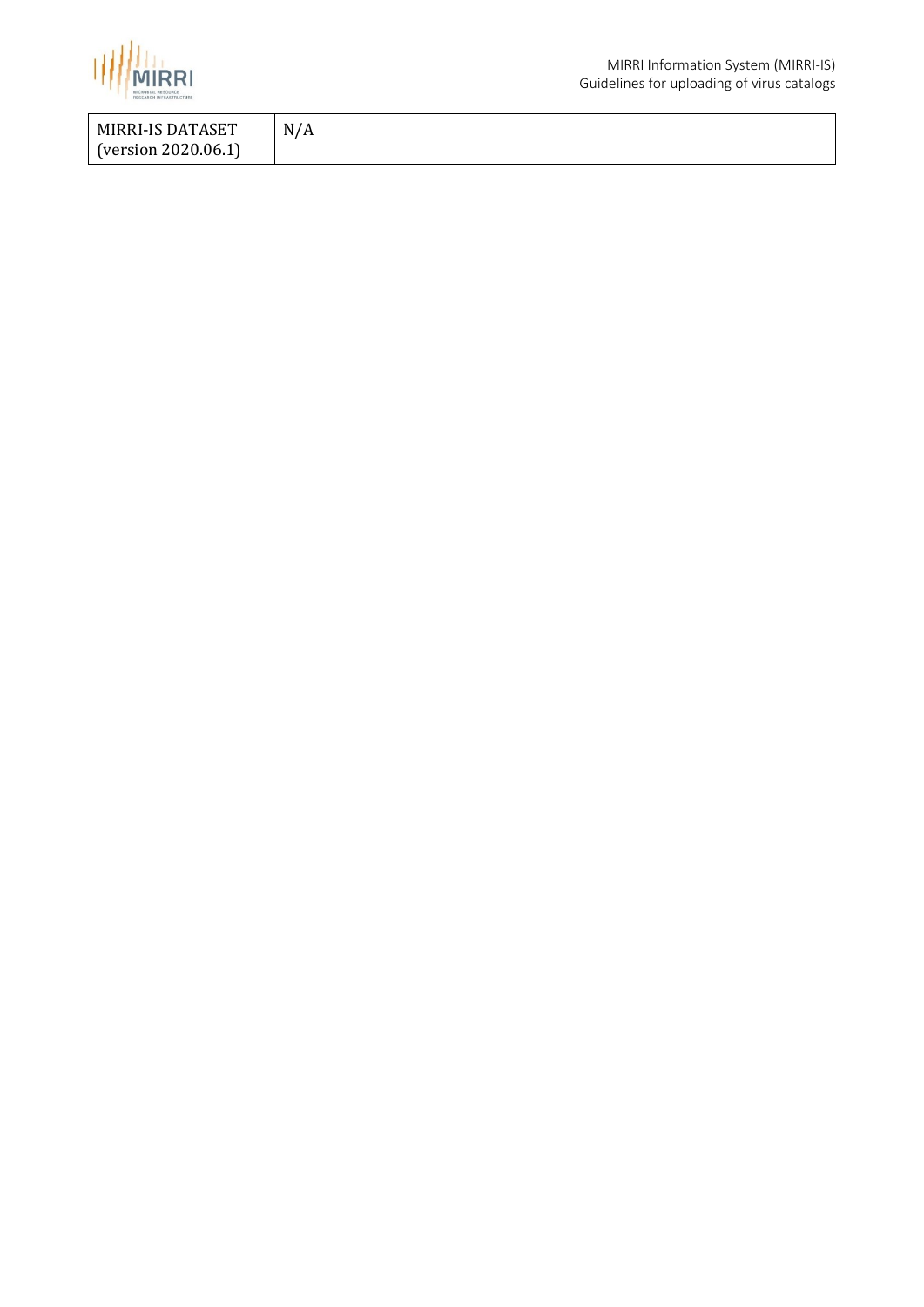

### <span id="page-9-0"></span>Taxonomy

This group includes all data fields which refer to the taxonomy of the isolate, its mutations/modifications and the methods for its identification.

<span id="page-9-1"></span>

| <b>Organism type (MANDATORY)</b>               |                                                                   |
|------------------------------------------------|-------------------------------------------------------------------|
| Short name                                     | organismType                                                      |
| Description                                    | The type of the resource.                                         |
| Syntax                                         | Fixed value 'Virus'.                                              |
| Values                                         | 'Virus'.                                                          |
| Validation                                     | Check that the fixed value is specified. Report errors to the CC. |
| Examples                                       | Virus                                                             |
| <b>MIRRI-IS DATASET</b><br>(version 2020.06.1) | Same as "Organism type", but only the value 'Virus' is allowed.   |

<span id="page-9-2"></span>

| <b>Species name (MANDATORY)</b>         |                                                                                                                                                                                                                                                                                                                                                                           |
|-----------------------------------------|---------------------------------------------------------------------------------------------------------------------------------------------------------------------------------------------------------------------------------------------------------------------------------------------------------------------------------------------------------------------------|
| Short name                              | speciesName                                                                                                                                                                                                                                                                                                                                                               |
| Description                             | Species name, as taken from the authoritative nomenclature reference of<br>the International Committee for Virus Taxonomy ICVT.                                                                                                                                                                                                                                           |
| Syntax                                  | According to the ICTV nomenclature.<br>In order to cope with delays in nomenclature updates, the most updated<br>species name can be used, even when it is missing from the current version<br>of the reference. In this case, a remark must be included in the 'Comment<br>on taxonomy' data field.                                                                      |
| Values                                  | All species names included in the ICTV nomenclature, reported according<br>to the given syntax.                                                                                                                                                                                                                                                                           |
| Validation                              | Check for the correct syntax and the existence of the taxon name(s) in the<br>reference nomenclatures.<br>If the 'Comment on taxonomy' data field is filled in, the presence of a taxon<br>name not present in the ICTV is allowed. CCs are reminded to revise this<br>information as soon as the ICTV is updated. Otherwise, in case of error, it is<br>reported to CCs. |
| Examples                                | Human polyomavirus 9<br>Pagavirus S05C849                                                                                                                                                                                                                                                                                                                                 |
| MIRRI-IS DATASET<br>(version 2020.06.1) | Similar to "Taxon name", but with reference to the ICTV nomenclature.                                                                                                                                                                                                                                                                                                     |

<span id="page-9-3"></span>

| <b>Species abbreviation (MANDATORY)</b> |                                                                                                                                                                                      |
|-----------------------------------------|--------------------------------------------------------------------------------------------------------------------------------------------------------------------------------------|
| Short name                              | speciesAbbreviation                                                                                                                                                                  |
| Description                             | Virus abbreviations are short terms, often acronyms, used in substitution<br>of the species name. They are not unique: the same abbreviation may be<br>used for more than one virus. |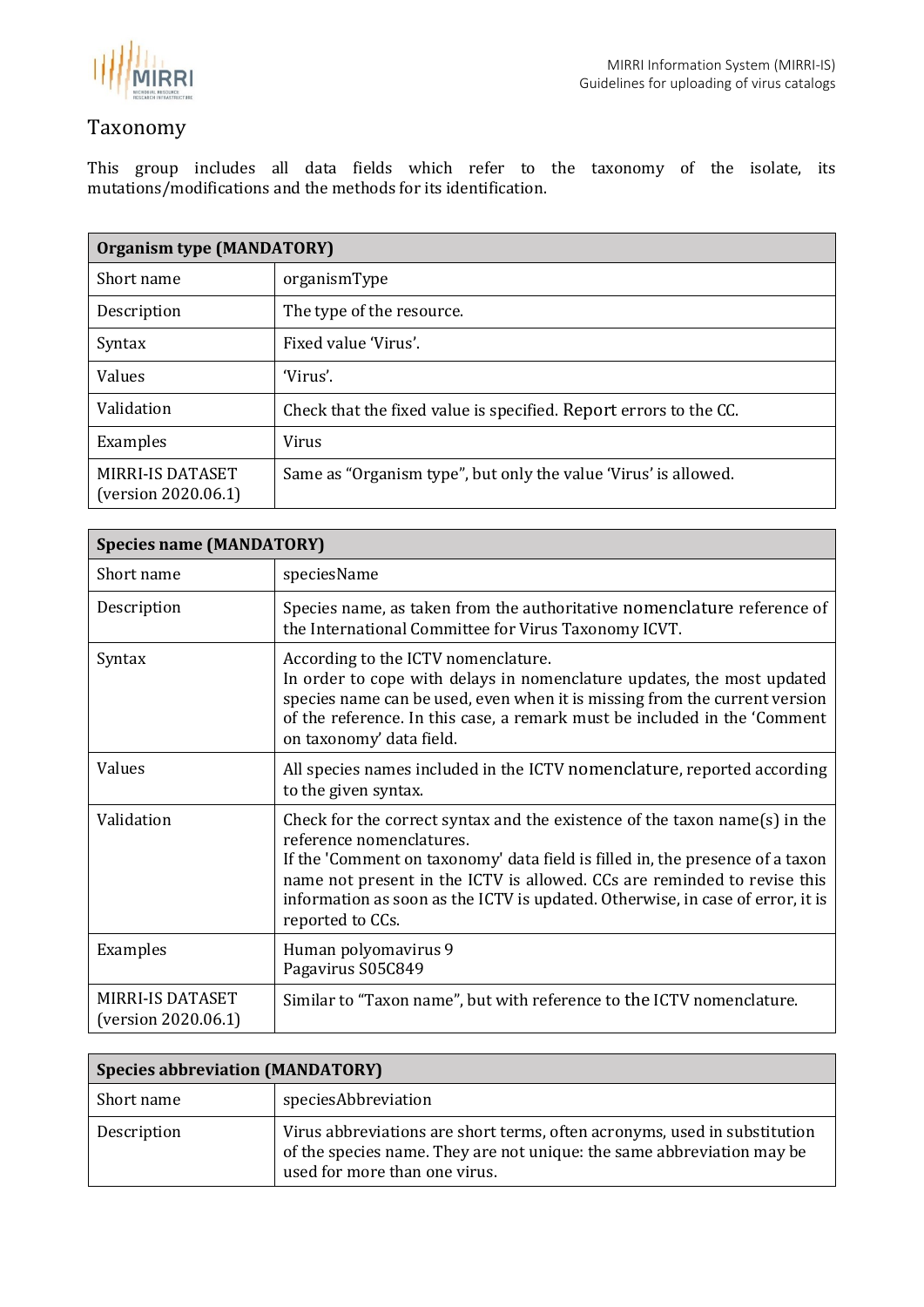

|                                         | Virus abbreviations are not official ICTV designations and are not included<br>in the ICTV reference nomenclature for viruses. |
|-----------------------------------------|--------------------------------------------------------------------------------------------------------------------------------|
| Syntax                                  | None.                                                                                                                          |
| Values                                  | Free text.                                                                                                                     |
| Validation                              | None.                                                                                                                          |
| Examples                                | <b>HIV</b><br><b>HPV</b>                                                                                                       |
| MIRRI-IS DATASET<br>(version 2020.06.1) | N/A                                                                                                                            |

<span id="page-10-0"></span>

| <b>Former species name</b>                     |                                                                                                       |
|------------------------------------------------|-------------------------------------------------------------------------------------------------------|
| Short name                                     | formerSpeciesName                                                                                     |
| Description                                    | Former species names, old names, synonymous not officially accepted.<br>One or more separated by ";". |
| Syntax                                         | None                                                                                                  |
| Values                                         | Free text                                                                                             |
| Validation                                     | None                                                                                                  |
| Examples                                       | Watermelon mosaic virus 2                                                                             |
| <b>MIRRI-IS DATASET</b><br>(version 2020.06.1) | N/A                                                                                                   |

<span id="page-10-1"></span>

| Pathotype-Serotype-Type                        |                                                                                                                                                                                                                                                                                                                                                                                                       |
|------------------------------------------------|-------------------------------------------------------------------------------------------------------------------------------------------------------------------------------------------------------------------------------------------------------------------------------------------------------------------------------------------------------------------------------------------------------|
| Short name                                     | pathoSeroType                                                                                                                                                                                                                                                                                                                                                                                         |
| Description                                    | Name of pathotype, serotype or strain.<br>The ICTV is not responsible for classification and nomenclature of virus taxa<br>below the rank of species. The classification and naming of serotypes,<br>genotypes, strains, variants and isolates of virus species is the responsibility<br>of acknowledged international specialist groups.<br>There is no reference nomenclature for this information. |
| Syntax                                         | This information must include a prefix ("Pathotype: ", "Serotype: " or<br>"Strain: ") followed by the pathotype, serotype or strain designation.                                                                                                                                                                                                                                                      |
| Values                                         | Free text, but for the prefixes and syntax.                                                                                                                                                                                                                                                                                                                                                           |
| Validation                                     | Check the use of one of the allowed prefixes and the presence of the<br>separator ":".                                                                                                                                                                                                                                                                                                                |
| Examples                                       | Pathotype: A<br>Strain: Ohio 3A                                                                                                                                                                                                                                                                                                                                                                       |
| <b>MIRRI-IS DATASET</b><br>(version 2020.06.1) | N/A                                                                                                                                                                                                                                                                                                                                                                                                   |

<span id="page-10-2"></span>

| <b>Reference isolate (MANDATORY)</b> |                  |
|--------------------------------------|------------------|
| Short name                           | referenceIsolate |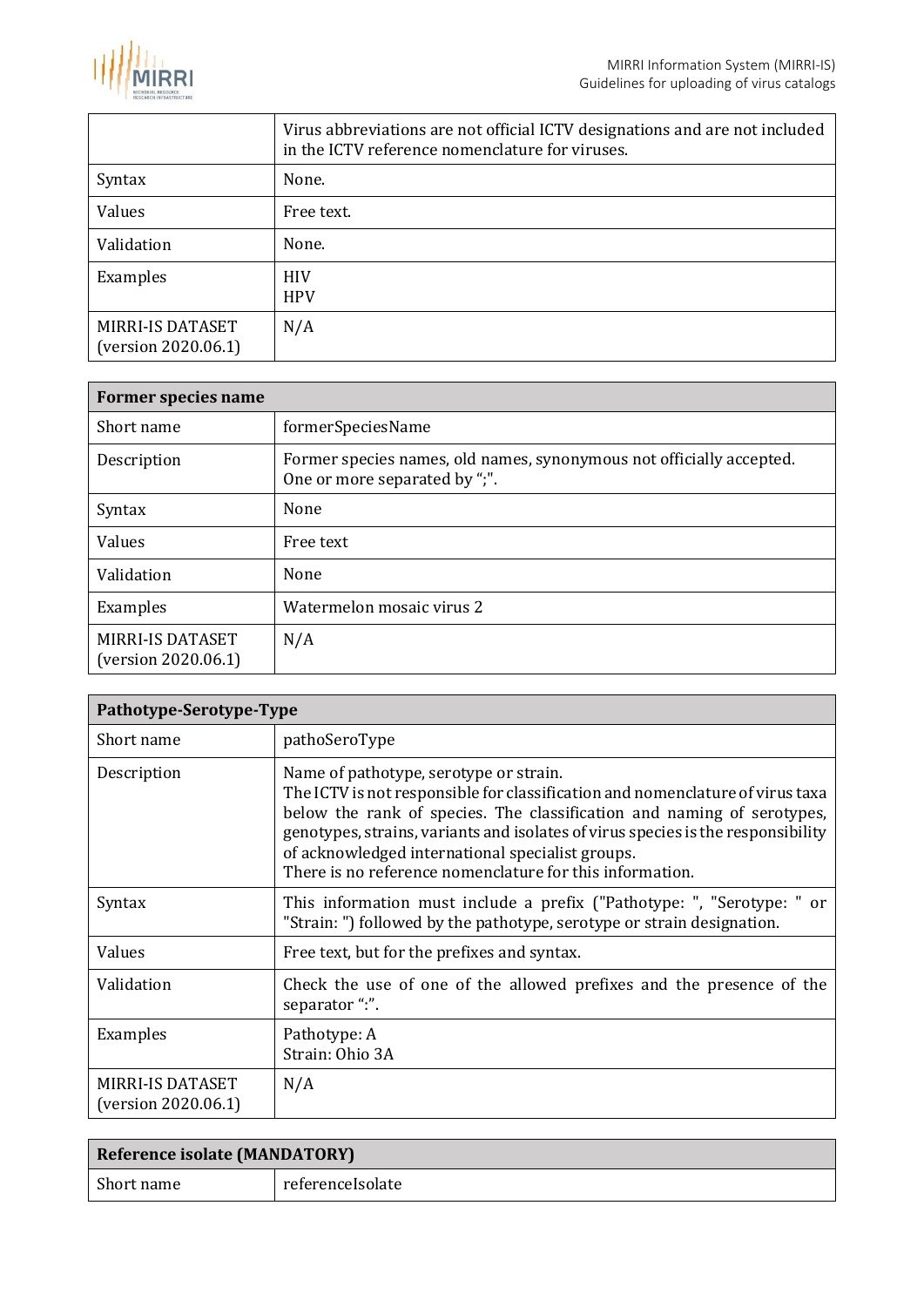

| Description                                    | Specifies whether it is the reference isolate.                  |
|------------------------------------------------|-----------------------------------------------------------------|
| Syntax                                         | One of the allowed values.                                      |
| Values                                         | Allowed values: "No", "Yes"                                     |
| Validation                                     | Check that one and only one of the allowed values is specified. |
| Examples                                       | Yes                                                             |
| <b>MIRRI-IS DATASET</b><br>(version 2020.06.1) | N/A                                                             |

<span id="page-11-0"></span>

| <b>Comment on taxonomy</b>              |                                                                                                                                                                                                                                                                  |
|-----------------------------------------|------------------------------------------------------------------------------------------------------------------------------------------------------------------------------------------------------------------------------------------------------------------|
| Short name                              | taxonomyComments                                                                                                                                                                                                                                                 |
| Description                             | Any comment and/or note on the taxonomy of the strain. It may be used,<br>e.g., for information on new species or revised nomenclatures. It must be<br>used when the Taxon name data field includes a name that is not present in<br>the nomenclature reference. |
| Syntax                                  | None                                                                                                                                                                                                                                                             |
| Values                                  | Free text                                                                                                                                                                                                                                                        |
| Validation                              | None                                                                                                                                                                                                                                                             |
| Examples                                | This isolate species is not yet present in the ICTV                                                                                                                                                                                                              |
| MIRRI-IS DATASET<br>(version 2020.06.1) | Same as "Comment on taxonomy".                                                                                                                                                                                                                                   |

<span id="page-11-1"></span>

| <b>Identification technique</b>                |                                                                                                                                                                                                                                                        |
|------------------------------------------------|--------------------------------------------------------------------------------------------------------------------------------------------------------------------------------------------------------------------------------------------------------|
| Short name                                     | identificationTechniques                                                                                                                                                                                                                               |
| Description                                    | All techniques used for the species identification. More than one can be<br>specified.                                                                                                                                                                 |
| Syntax                                         | One or more of the allowed values, eventually separated by ";".                                                                                                                                                                                        |
| Values                                         | Allowed values: "ELISA", "Western blot", "Immuno blot", "LAMP", "Reverse<br>Transcriptase PCR", "PCR", "Sanger sequencing", "NGS", "Bioassay",<br>"Electron microscopy".<br>More values can be added later by the MIRRI ICT group on demand<br>by CCs. |
| Validation                                     | Check that one or more of allowed values is specified.                                                                                                                                                                                                 |
| Examples                                       | PCR; Sanger sequencing                                                                                                                                                                                                                                 |
| <b>MIRRI-IS DATASET</b><br>(version 2020.06.1) | N/A                                                                                                                                                                                                                                                    |

<span id="page-11-2"></span>

| <b>GMO (MANDATORY)</b> |                                                                |
|------------------------|----------------------------------------------------------------|
| Short name             | Gmo                                                            |
| Description            | Specifies whether the isolate is a Genetically Modified Virus. |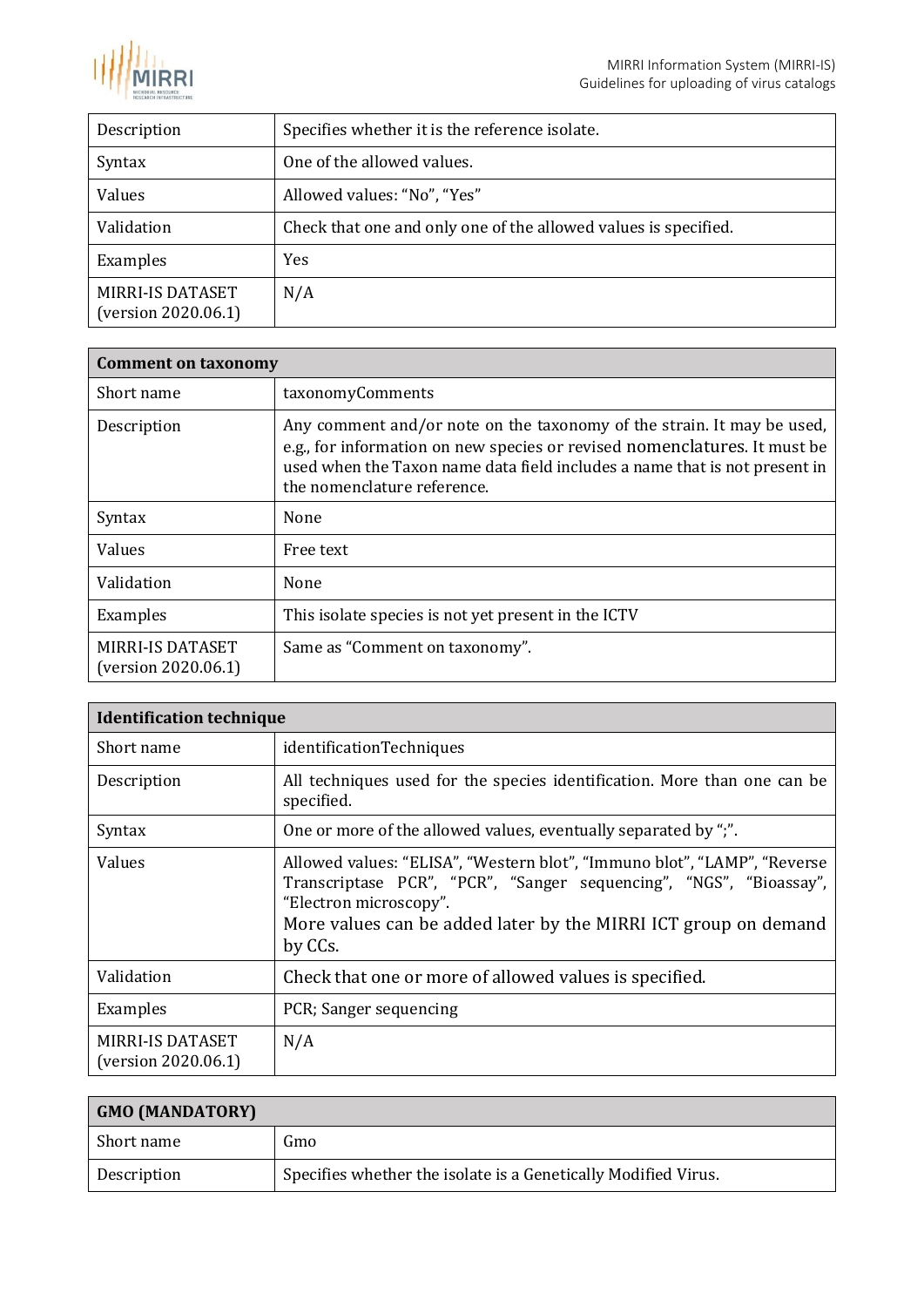

| Syntax                                         | One of the allowed values.                                                             |
|------------------------------------------------|----------------------------------------------------------------------------------------|
| Values                                         | The following values are allowed: "Yes", "No".                                         |
| Validation                                     | Check that one and only one of the allowed values is used. Report errors to<br>the CC. |
| Examples                                       | Yes                                                                                    |
| <b>MIRRI-IS DATASET</b><br>(version 2020.06.1) | Same as "GMO".                                                                         |

<span id="page-12-0"></span>

| <b>GMO</b> information                  |                                                                                                                                                                                                                                            |
|-----------------------------------------|--------------------------------------------------------------------------------------------------------------------------------------------------------------------------------------------------------------------------------------------|
| Short name                              | gmoInformation                                                                                                                                                                                                                             |
| Description                             | Information on modifications, for genetically modified isolates only.<br>By now, this information can be provided as free text. Future<br>improvements of the dataset will likely foresee some syntactical rules<br>and/or list of values. |
| Syntax                                  | None                                                                                                                                                                                                                                       |
| Values                                  | Free text                                                                                                                                                                                                                                  |
| Validation                              | None                                                                                                                                                                                                                                       |
| Examples                                |                                                                                                                                                                                                                                            |
| MIRRI-IS DATASET<br>(version 2020.06.1) | Same as "GMO construction information", but less demanding.                                                                                                                                                                                |

<span id="page-12-1"></span>

| <b>Mutant information</b>                      |                                                                                                                                                                                                      |
|------------------------------------------------|------------------------------------------------------------------------------------------------------------------------------------------------------------------------------------------------------|
| Short name                                     | mutantInformation                                                                                                                                                                                    |
| Description                                    | Information on mutant isolates.<br>By now, this information can be provided as free text. Future improvements<br>of the dataset will likely foresee some syntactical rules and/or list of<br>values. |
| Syntax                                         | None                                                                                                                                                                                                 |
| Values                                         | Free text                                                                                                                                                                                            |
| Validation                                     | None                                                                                                                                                                                                 |
| Examples                                       |                                                                                                                                                                                                      |
| <b>MIRRI-IS DATASET</b><br>(version 2020.06.1) | Same as "Mutant information".                                                                                                                                                                        |

<span id="page-12-2"></span>

| Gene sequences and accession numbers |                                                                                                                                                                                           |
|--------------------------------------|-------------------------------------------------------------------------------------------------------------------------------------------------------------------------------------------|
| Short name                           | sequences                                                                                                                                                                                 |
| Description                          | Known genomic sequences and related INSDC accession numbers of the<br>strain. Any marker that is considered of relevance by the CC can be included.<br>The whole genome can be specified. |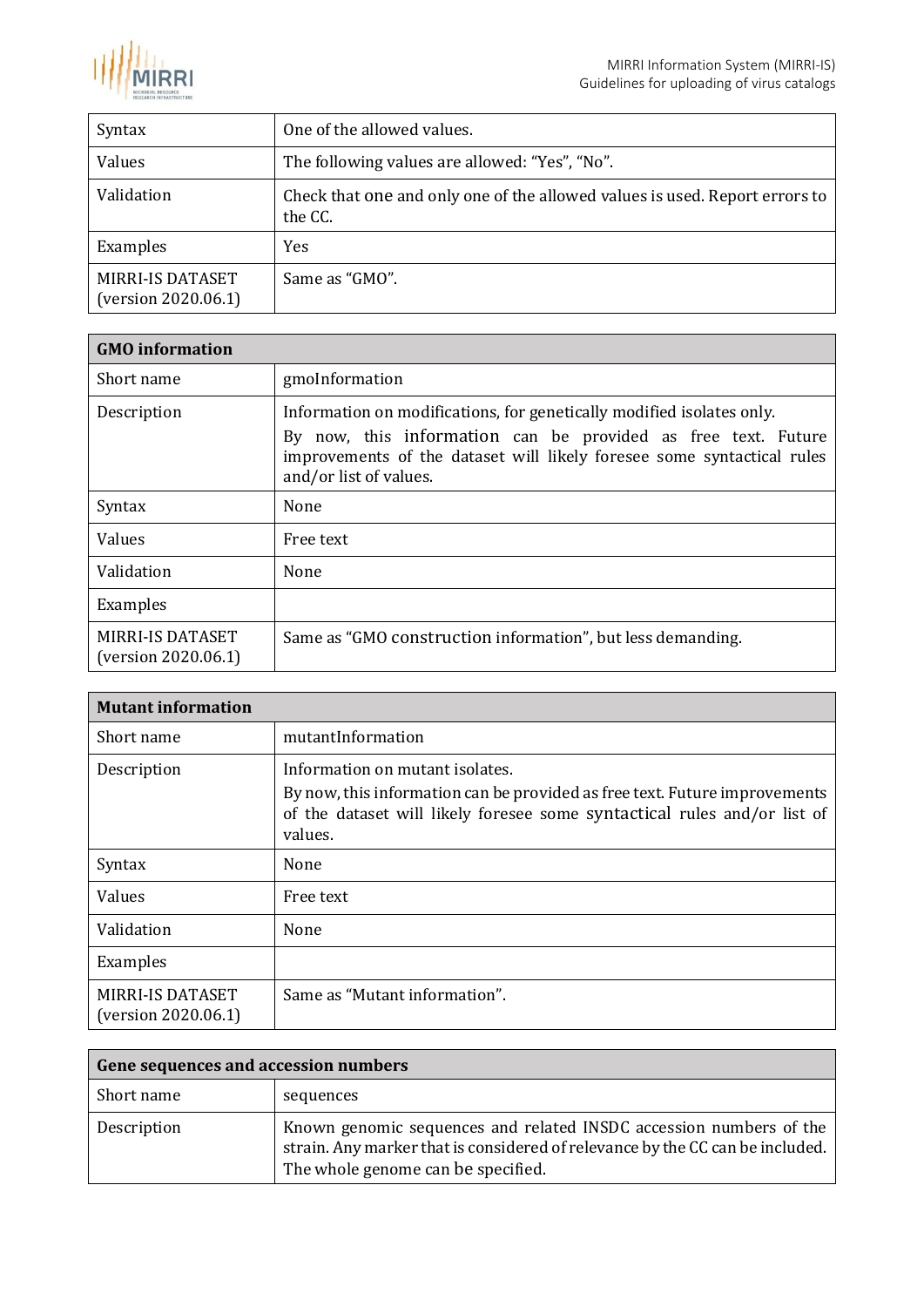

|                                                | These data must be submitted in a separate table including, in distinct<br>fields, the following information: accession number of the strain in the CC,<br>marker name or "genome", INSDC accession number of the marker<br>sequence, sequence.                                                                                                                                                                                             |
|------------------------------------------------|---------------------------------------------------------------------------------------------------------------------------------------------------------------------------------------------------------------------------------------------------------------------------------------------------------------------------------------------------------------------------------------------------------------------------------------------|
| Syntax                                         | Fields in the table follow different syntaxes:<br>Accession number: as defined in the related field of the MIRRI-IS virus<br>dataset.<br>Marker name: the short name of the marker or the word 'genome'.<br><b>INSDC</b> accession number: An INSDC accession number is an alphanumeric<br>code made by a fixed number of letters followed by a fixed number of digits,<br>without any separation.<br>Sequence: Any valid genomic sequence. |
| Values                                         | Values of fields in the table are as follows:<br>Accession number: any accession number in the CC.<br>Marker name: any common marker designation or the word "genome".<br><b>INSDC</b> accession number: Any valid INSDC accession number.<br>Sequence: Genomic sequence, any shared format, any length.                                                                                                                                    |
| Validation                                     | Check for the validity of the syntaxes, formats and values.<br>Check that the sequence in INSDC actually relates to the named marker or<br>complete genome of the virus.<br>Report errors and discrepancies to the CC.                                                                                                                                                                                                                      |
| Examples                                       |                                                                                                                                                                                                                                                                                                                                                                                                                                             |
| <b>MIRRI-IS DATASET</b><br>(version 2020.06.1) | Similar to "Genomic sequences and accession numbers".                                                                                                                                                                                                                                                                                                                                                                                       |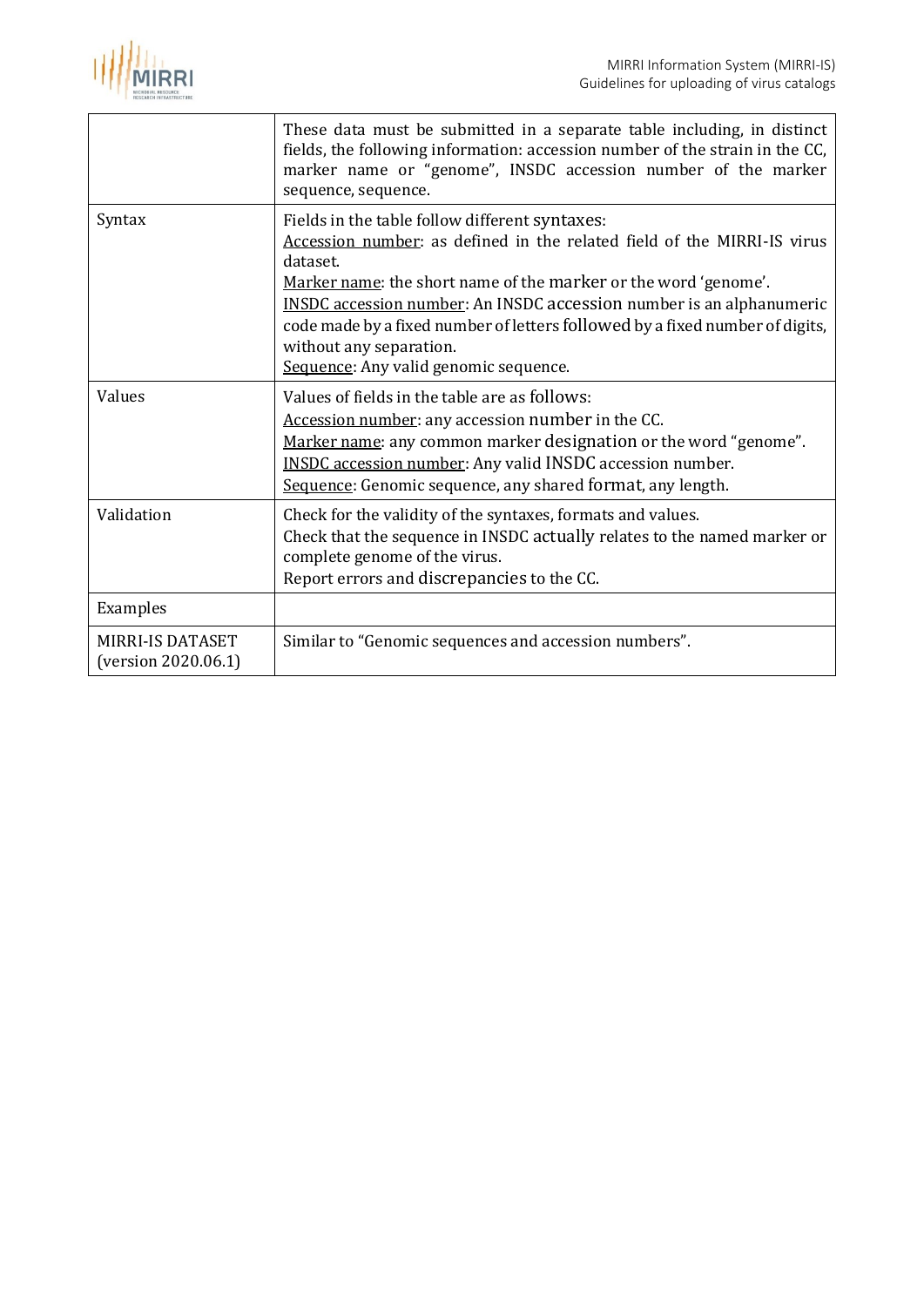

### <span id="page-14-0"></span>Origin

This group includes all data fields which refer to the origin of the isolate, including the geographic origin and the isolation host.

<span id="page-14-1"></span>

| <b>Isolation host</b>                   |                                                                                                                                                                                                                                                                                                                                                                                                                                                                                        |
|-----------------------------------------|----------------------------------------------------------------------------------------------------------------------------------------------------------------------------------------------------------------------------------------------------------------------------------------------------------------------------------------------------------------------------------------------------------------------------------------------------------------------------------------|
| Short name                              | isolationHost                                                                                                                                                                                                                                                                                                                                                                                                                                                                          |
| Description                             | The name of the host where the virus was isolated from. The host can be<br>animal, human, plant, cell lines, etc<br>Vernacular names (English or original language) can only be accepted if<br>they were provided by depositors and cannot be unequivocally assigned to<br>species. In this case, the species must be omitted.                                                                                                                                                         |
| Syntax                                  | It should be expressed by using the reference nomenclature for the relative<br>kingdom, when adequate. In this case, it should include the following<br>information: species (latin binominal), subspecies (latin), variety (latin),<br>cultivar or breeding line (original designation).<br>In case of phages, it should be the bacteria species plus pathovar, according<br>to the official nomenclature.<br>For cell lines, the species and the cell line name should be specified. |
| Values                                  | All values of the reference taxonomy are allowed. Further specifications are<br>accepted as free text, and not checked.                                                                                                                                                                                                                                                                                                                                                                |
| Validation                              | None                                                                                                                                                                                                                                                                                                                                                                                                                                                                                   |
| Examples                                | Solanum lycopersicum cv York<br>Pseudomonas syringae pv actinidiae                                                                                                                                                                                                                                                                                                                                                                                                                     |
| MIRRI-IS DATASET<br>(version 2020.06.1) | N/A                                                                                                                                                                                                                                                                                                                                                                                                                                                                                    |

| Geographic origin |                                                                                                                                                                                                                                                                                                                                                                                                                                                                                                                                                                                                                                                                                                                   |
|-------------------|-------------------------------------------------------------------------------------------------------------------------------------------------------------------------------------------------------------------------------------------------------------------------------------------------------------------------------------------------------------------------------------------------------------------------------------------------------------------------------------------------------------------------------------------------------------------------------------------------------------------------------------------------------------------------------------------------------------------|
| Short name        | geographicOrigin                                                                                                                                                                                                                                                                                                                                                                                                                                                                                                                                                                                                                                                                                                  |
| Description       | The locality where the sample was collected, defined with the highest<br>possible precision. It does not include geographic coordinates.                                                                                                                                                                                                                                                                                                                                                                                                                                                                                                                                                                          |
| Syntax            | Reference to a separate table, which includes all localities where at least<br>one isolate was collected.<br>For organisms constructed in a lab, use the address of the depositor.                                                                                                                                                                                                                                                                                                                                                                                                                                                                                                                                |
| Values            | The geographic location should be defined with the highest possible<br>precision, but unambiguously. It should include locality, city, province,<br>region, country. Country must be specified even if it is reported in the<br>devoted data field.<br>For old strains for which the geographic origin is not known, refer to<br>the special locality 'Unknown'. Avoid specifying countries and<br>continents only.<br>The table should include separate fields for the geographic details.<br>In order to improve the description of the location, you can check if it<br>is described in GeoNames (see http://geonames.org/) and use its<br>'Administrative hierarchy' to include further rows with information |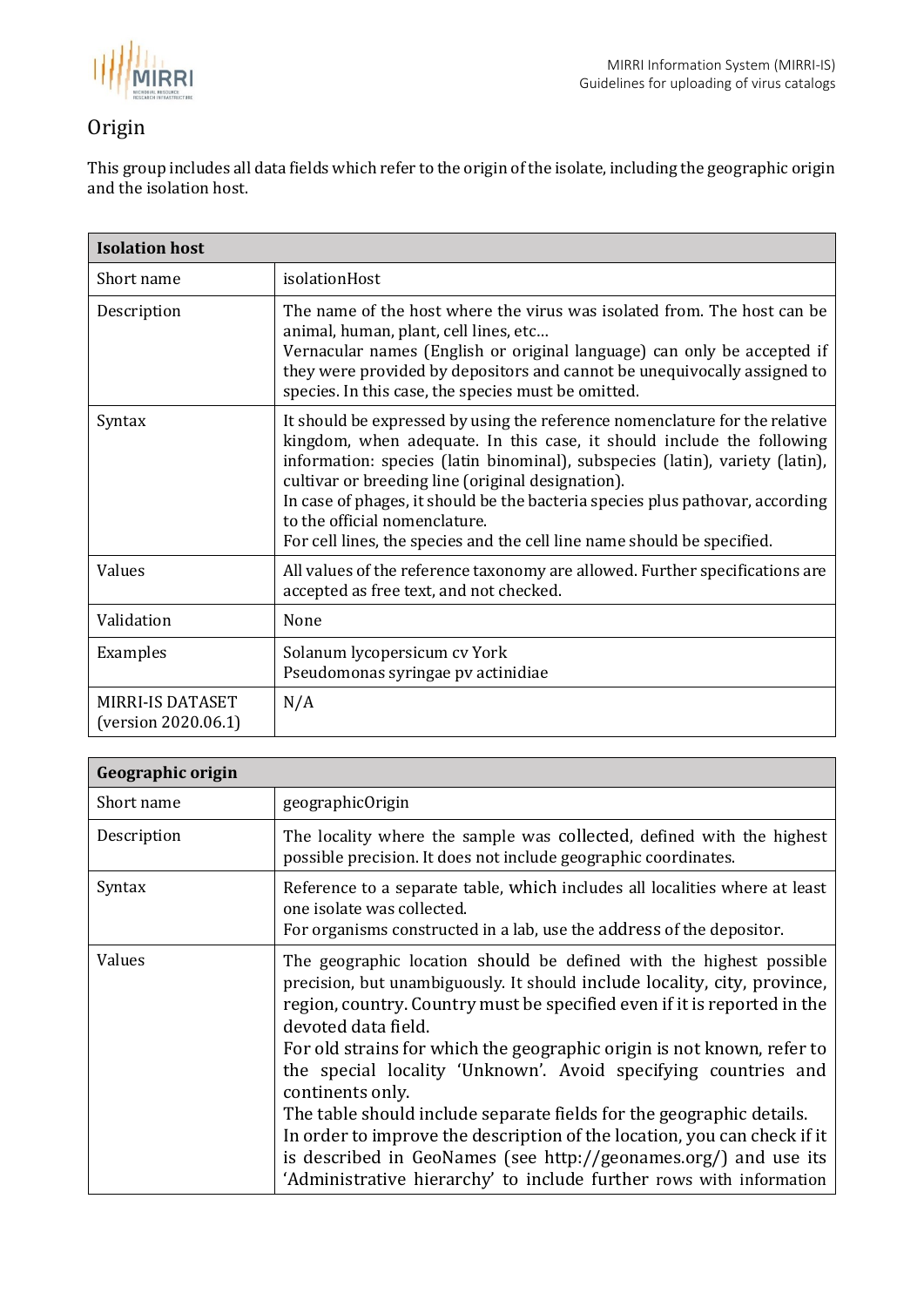

|                                         | missing in the table, e.g. administrative commune and region, until you find<br>the country.                                                                                                                                                                                                                                                                                           |
|-----------------------------------------|----------------------------------------------------------------------------------------------------------------------------------------------------------------------------------------------------------------------------------------------------------------------------------------------------------------------------------------------------------------------------------------|
| Validation                              | Check for the presence of the reference in the table of localities. Check for<br>the validity of the format and values in the table. Report errors to the CC.<br>When some information is missing, MIRRI-IS will try to determine it<br>through the geographical database GeoNames (see http://geonames.org/)<br>using the geographic origin information and will return it to the CC. |
| Examples                                | In order to insert Altafjorden, look at GeoNames. You will find it associated<br>to the record n. 780944 whose administrative hierarchy reports Norway as<br>country, Troms og Finnmark as adm1 and Alta as adm2.<br>In your table you should include in separate cells Altafjorden, Alta, Troms<br>og Finnmark, Norway.                                                               |
| MIRRI-IS DATASET<br>(version 2020.06.1) | Similar to "Geographic origin", but not mandatory, because the new field<br>"Country" is the only mandatory information.                                                                                                                                                                                                                                                               |

<span id="page-15-0"></span>

| Geographic origin coordinates           |                                                                                                                                                                                                                                                                                                                                                                                                                                                                                                      |
|-----------------------------------------|------------------------------------------------------------------------------------------------------------------------------------------------------------------------------------------------------------------------------------------------------------------------------------------------------------------------------------------------------------------------------------------------------------------------------------------------------------------------------------------------------|
| Short name                              | geographicCoordinates                                                                                                                                                                                                                                                                                                                                                                                                                                                                                |
| Description                             | The geographic coordinates of the locality where the sample was collected.                                                                                                                                                                                                                                                                                                                                                                                                                           |
| Syntax                                  | Geographic coordinates expressed in decimal degrees.<br>Cardinal directions North and West are implicit and must not be reported.<br>Conversion of latitude and longitude values from the sexagesimal format<br>(as in 40 $^{\circ}$ 26' 46") to the decimal format (40.446) can easily be achieved as<br>follows:<br>decimal degrees = sexagesimal degrees + (sexagesimal minutes/60) +<br>(sexagesimal seconds/3600).<br>For organisms constructed in a lab, use the coordinates of the depositor. |
| Values                                  | For latitude and longitude, use decimal numbers from -180 to 180 for<br>longitude and -90 to 90 latitude.<br>Geographic coordinates can be retrieved from GeoNames (see<br>http://geonames.org/) on the basis of the locality.                                                                                                                                                                                                                                                                       |
| Validation                              | Check for the correct syntax and value ranges.                                                                                                                                                                                                                                                                                                                                                                                                                                                       |
| Examples                                | 70.05765, 23.08293                                                                                                                                                                                                                                                                                                                                                                                                                                                                                   |
| MIRRI-IS DATASET<br>(version 2020.06.1) |                                                                                                                                                                                                                                                                                                                                                                                                                                                                                                      |

<span id="page-15-1"></span>

| <b>Country (MANDATORY)</b> |                                                                                                                                                                                                                                                                                           |
|----------------------------|-------------------------------------------------------------------------------------------------------------------------------------------------------------------------------------------------------------------------------------------------------------------------------------------|
| Short name                 | Country                                                                                                                                                                                                                                                                                   |
| Description                | The country where the sample was collected.<br>This information should be provided with reference to the name of<br>the country where the locality is located now, if possible. Former<br>country names should be specified only when the locality or its<br>current country are unknown. |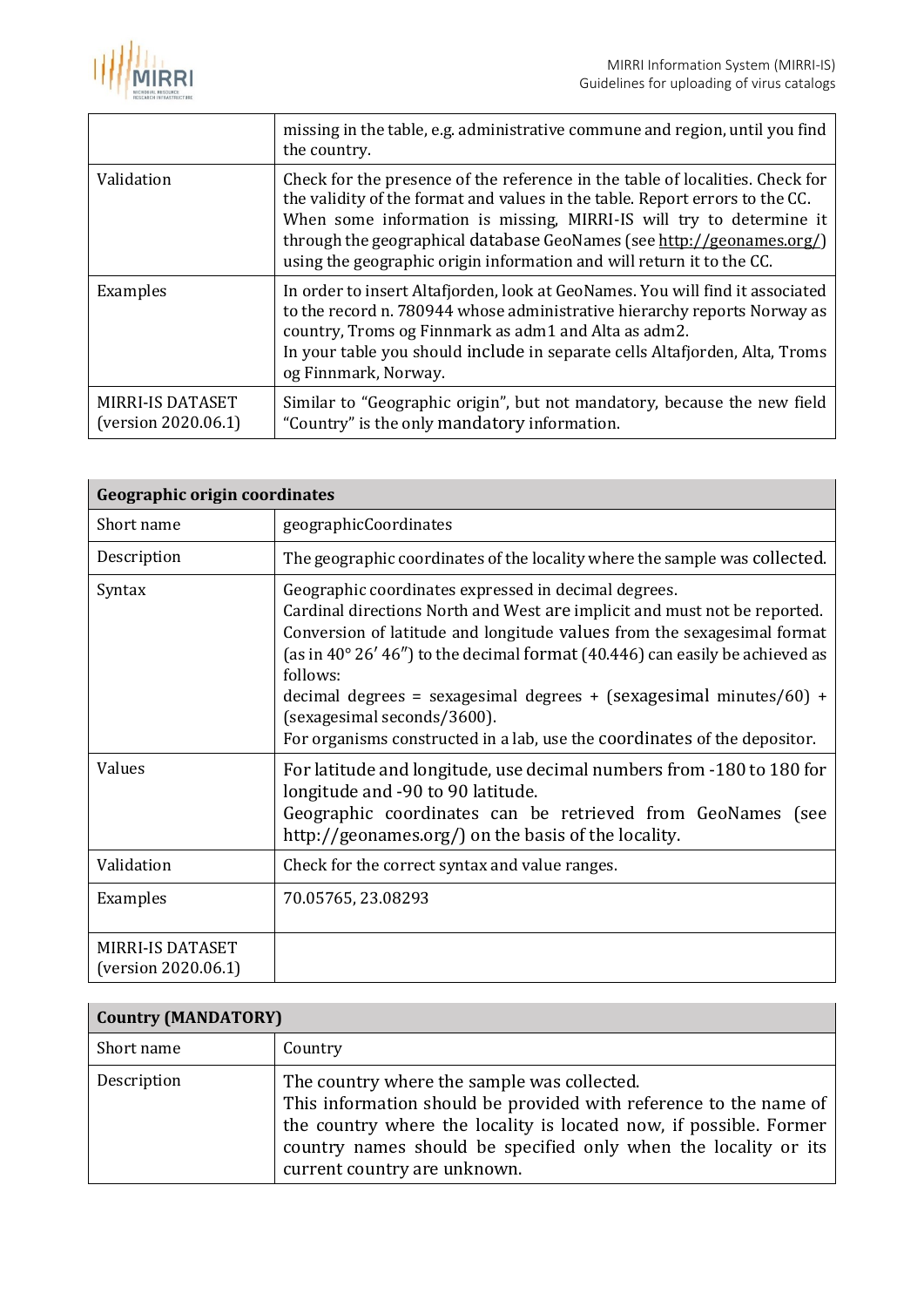

| Syntax                                         | This information must be expressed by using the ISO-3166 standard for<br>country codes. The preferred set is ISO 3166-1 alpha-2 (two letters code),<br>but ISO 3166-1 alpha-3 (three letters code) is also accepted. Former<br>country codes must follow standard's part three ISO 3166-3 (four letters<br>code). Only one code can be included. |
|------------------------------------------------|--------------------------------------------------------------------------------------------------------------------------------------------------------------------------------------------------------------------------------------------------------------------------------------------------------------------------------------------------|
| Values                                         | All codes included in ISO 3166-1 alpha-2 (two letters code), ISO 3166-1<br>alpha-3 (three letters code) and ISO 3166-3 (four letters code).<br>In the examples, IT is the two letters code for Italy, GBR is the three letters<br>code for United Kingdom, and CSHH is the four letters code for the former<br>country Czechoslovakia.           |
| Validation                                     | Check for the validity of codes. Return errors to CCs.                                                                                                                                                                                                                                                                                           |
| Examples                                       | IT<br><b>GBR</b><br><b>CSHH</b>                                                                                                                                                                                                                                                                                                                  |
| <b>MIRRI-IS DATASET</b><br>(version 2020.06.1) | N/A                                                                                                                                                                                                                                                                                                                                              |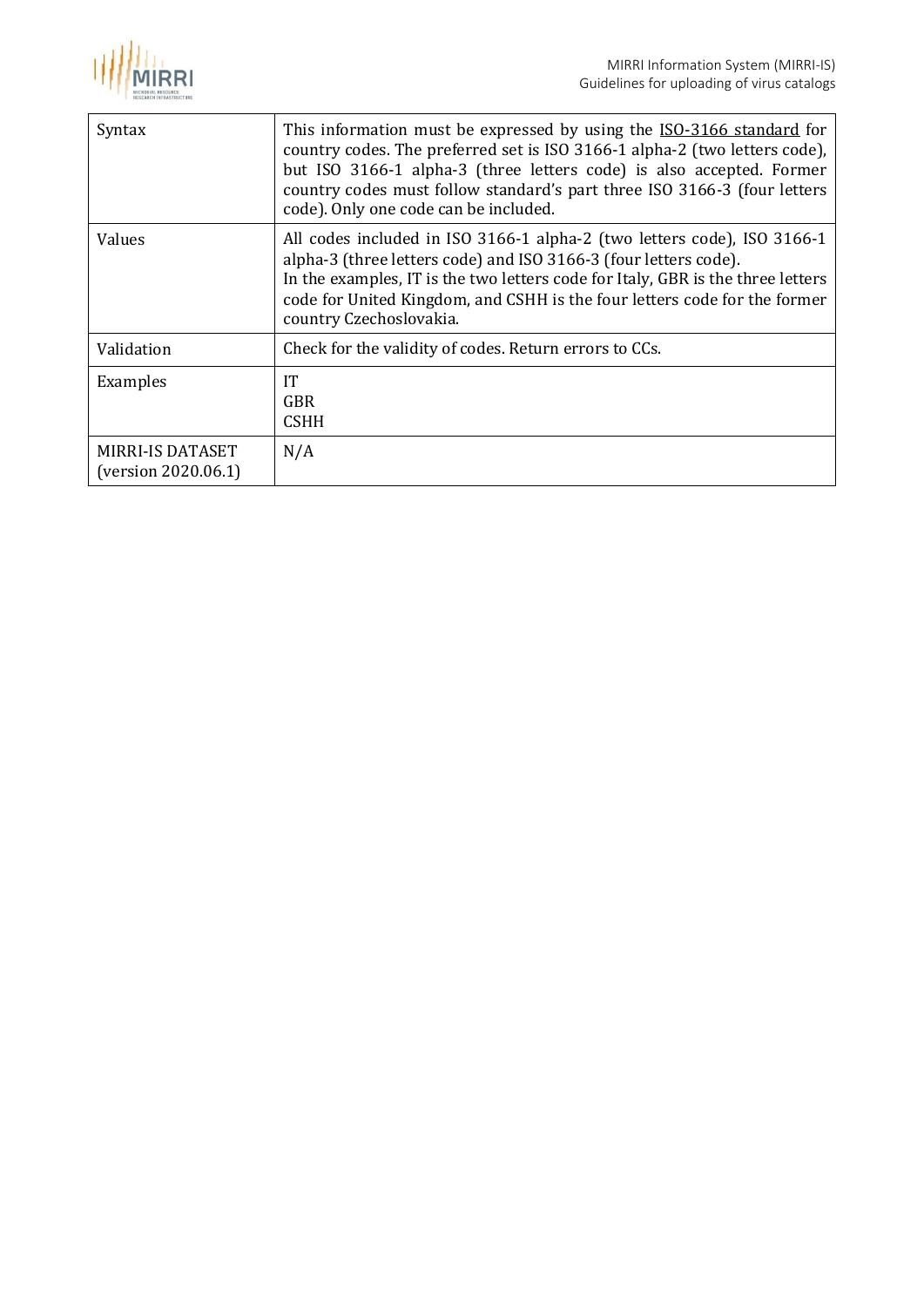

## <span id="page-17-0"></span>History of deposit

This group includes all data fields which refer to the history of the isolate, from sampling to isolation , deposit and inclusion in the catalog.

<span id="page-17-1"></span>

| <b>Isolate Literature (MANDATORY)</b>          |                                                                                                                                                                                                                                                                                                                                                                                                                                                                                                                                                                                                                                                                                                                                                                                                                       |  |
|------------------------------------------------|-----------------------------------------------------------------------------------------------------------------------------------------------------------------------------------------------------------------------------------------------------------------------------------------------------------------------------------------------------------------------------------------------------------------------------------------------------------------------------------------------------------------------------------------------------------------------------------------------------------------------------------------------------------------------------------------------------------------------------------------------------------------------------------------------------------------------|--|
| Short name                                     | isolateLiterature                                                                                                                                                                                                                                                                                                                                                                                                                                                                                                                                                                                                                                                                                                                                                                                                     |  |
| Description                                    | Information on literature on the isolate.<br>In this field, only numeric references to a separate reference table<br>must be provided. Multiple references can be included for a single<br>strain by reporting more numeric references separated by ";".<br>The reference table must include all bibliographic fields used for<br>citing a paper, a book, a patent, or a document available on-line,<br>including, e.g., authors, title, journal, volume, issue, pages, editors,<br>publishers, as separate fields.<br>For publications indexed by Pubmed or having an official DOI<br>number, collections must include in the reference table the respective<br>identifiers, PMID and DOI, instead of all bibliographic fields: in this<br>case, MIRRI-IS will retrieve them and complete the bibliographic<br>data. |  |
| Syntax                                         | Zero, one or more numbers separated by a semicolon ";".                                                                                                                                                                                                                                                                                                                                                                                                                                                                                                                                                                                                                                                                                                                                                               |  |
| Values                                         | Numeric reference numbers included in the reference table.                                                                                                                                                                                                                                                                                                                                                                                                                                                                                                                                                                                                                                                                                                                                                            |  |
| Validation                                     | MIRRI-IS will try to extract any missing PMID and DOI on the basis of<br>the provided information and return it to the collection.<br>Any errors and inconsistencies will also be reported to the CCs.                                                                                                                                                                                                                                                                                                                                                                                                                                                                                                                                                                                                                |  |
| Examples                                       | 1; 5; 120                                                                                                                                                                                                                                                                                                                                                                                                                                                                                                                                                                                                                                                                                                                                                                                                             |  |
| <b>MIRRI-IS DATASET</b><br>(version 2020.06.1) | Similar to "Literature", but with revised syntax and made mandatory.                                                                                                                                                                                                                                                                                                                                                                                                                                                                                                                                                                                                                                                                                                                                                  |  |

<span id="page-17-2"></span>

| <b>Depositor</b>                               |                                                                                                  |
|------------------------------------------------|--------------------------------------------------------------------------------------------------|
| Short name                                     | depositor                                                                                        |
| Description                                    | Name, institute and town / country of the depositor.                                             |
| Syntax                                         | None                                                                                             |
| Values                                         | Free text                                                                                        |
| Validation                                     | None                                                                                             |
| Examples                                       | M. Sebald, Inst. Pasteur, Paris, France<br>P. Hirsch, Inst. Allg. Mikrobiol. Univ. Kiel, Germany |
| <b>MIRRI-IS DATASET</b><br>(version 2020.06.1) | Same as "Depositor".                                                                             |

<span id="page-17-3"></span>

| Date of deposit |             |
|-----------------|-------------|
| Short name      | depositDate |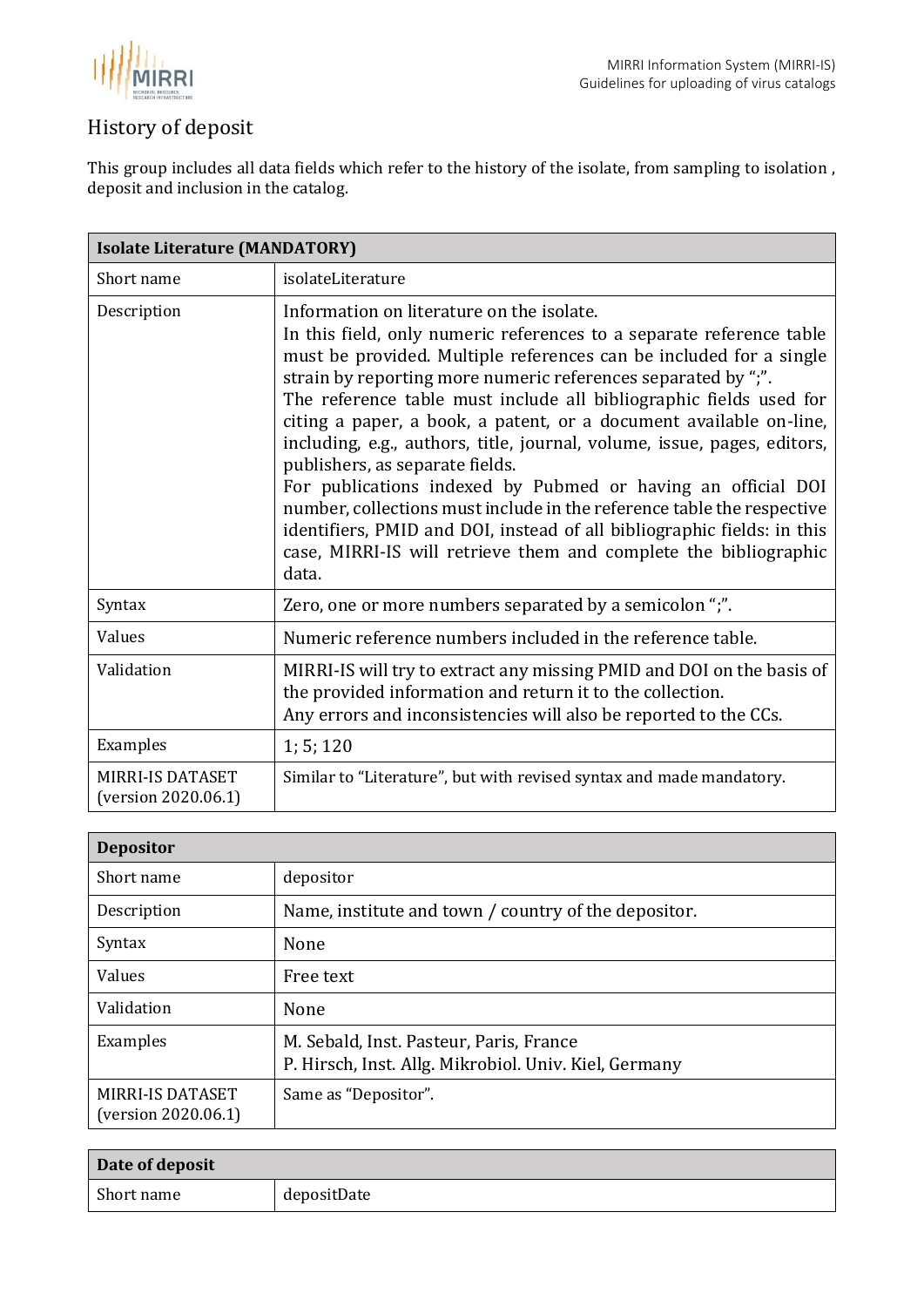

| Description                                    | Date when the strain was deposited at the CC.                                                                                                                                                                             |
|------------------------------------------------|---------------------------------------------------------------------------------------------------------------------------------------------------------------------------------------------------------------------------|
| Syntax                                         | May include a full date in the ISO 8601 format.<br>YYYY-MM-DD or YYYYMMDD for full dates, YYYY-MM for year and<br>month only, YYYY for year only. For a quick introduction see<br>https://en.wikipedia.org/wiki/ISO_8601. |
| Values                                         | A valid date in one of the above formats                                                                                                                                                                                  |
| Validation                                     | Check for the validity of the format.<br>Report errors to the CC.                                                                                                                                                         |
| Examples                                       | 1999-02-20                                                                                                                                                                                                                |
| <b>MIRRI-IS DATASET</b><br>(version 2020.06.1) | Same as "Date of deposit".                                                                                                                                                                                                |

<span id="page-18-0"></span>

| <b>Collected by</b>                            |                                                      |
|------------------------------------------------|------------------------------------------------------|
| Short name                                     | collector                                            |
| Description                                    | Name, institute and town / country of the collector. |
| Syntax                                         | None                                                 |
| Values                                         | Free text                                            |
| Validation                                     | None                                                 |
| Examples                                       | J. Fraser, Moredun Res. Inst., Edinburgh, UK         |
| <b>MIRRI-IS DATASET</b><br>(version 2020.06.1) | Same as "Collected by".                              |

<span id="page-18-1"></span>

| Date of collection (MANDATORY)                 |                                                                                                                                                                                                                           |
|------------------------------------------------|---------------------------------------------------------------------------------------------------------------------------------------------------------------------------------------------------------------------------|
| Short name                                     | collectionDate                                                                                                                                                                                                            |
| Description                                    | Date when the sample was collected.                                                                                                                                                                                       |
| Syntax                                         | May include a full date in the ISO 8601 format.<br>YYYY-MM-DD or YYYYMMDD for full dates, YYYY-MM for year and<br>month only, YYYY for year only. For a quick introduction see<br>https://en.wikipedia.org/wiki/ISO_8601. |
| Values                                         | A valid date in one of the above formats                                                                                                                                                                                  |
| Validation                                     | Check for the validity of the format. Report errors to the CC.                                                                                                                                                            |
| Examples                                       | 1999-11-27                                                                                                                                                                                                                |
| <b>MIRRI-IS DATASET</b><br>(version 2020.06.1) | Same as "Date of collection", but mandatory.                                                                                                                                                                              |

<span id="page-18-2"></span>

| <b>Isolated by (MANDATORY)</b> |                                                     |
|--------------------------------|-----------------------------------------------------|
| Short name                     | isolator                                            |
| Description                    | Name, institute and town / country of the isolator. |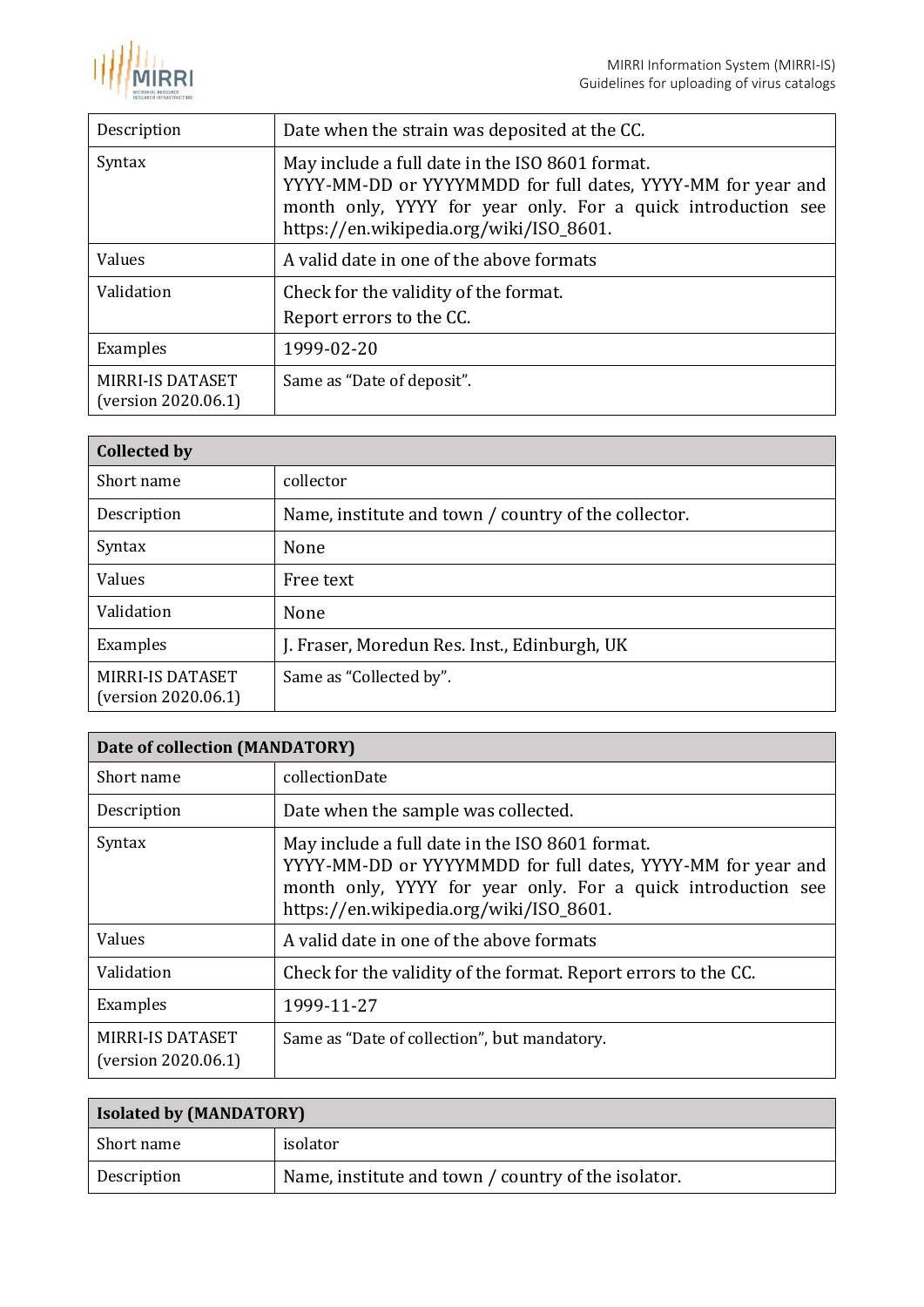

| Syntax                                         | None                                                                                |
|------------------------------------------------|-------------------------------------------------------------------------------------|
| Values                                         | Free text                                                                           |
| Validation                                     | None                                                                                |
| Examples                                       | I. Orskov, Ser. Inst., Copenhagen, Denmark<br>D. Haas, Inst. Pasteur, Paris, France |
| <b>MIRRI-IS DATASET</b><br>(version 2020.06.1) | Same as "Isolated by", but mandatory.                                               |

<span id="page-19-0"></span>

| Date of isolation                              |                                                                                                                                                                                                                            |
|------------------------------------------------|----------------------------------------------------------------------------------------------------------------------------------------------------------------------------------------------------------------------------|
| Short name                                     | isolationDate                                                                                                                                                                                                              |
| Description                                    | Date when the strain was isolated from the sample.                                                                                                                                                                         |
| Syntax                                         | May include a full date in the ISO 8601 format.<br>YYYY-MM-DD or YYYYMMDD for full dates, YYYY-MM for year and<br>month only, YYYY for year only. For a quick introduction, see<br>https://en.wikipedia.org/wiki/ISO_8601. |
| Values                                         | A valid date in one of the above formats                                                                                                                                                                                   |
| Validation                                     | Check for the validity of the format. Report errors to the CC.                                                                                                                                                             |
| Examples                                       | 2019-08-17                                                                                                                                                                                                                 |
| <b>MIRRI-IS DATASET</b><br>(version 2020.06.1) | Same as "Date of isolation".                                                                                                                                                                                               |

<span id="page-19-1"></span>

| Date of inclusion in the catalogue             |                                                                                                                                                                                                                           |
|------------------------------------------------|---------------------------------------------------------------------------------------------------------------------------------------------------------------------------------------------------------------------------|
| Short name                                     | accessionDate                                                                                                                                                                                                             |
| Description                                    | Date when the strain was included in the catalog and/or an accession<br>number was assigned to it.                                                                                                                        |
| Syntax                                         | May include a full date in the ISO 8601 format.<br>YYYY-MM-DD or YYYYMMDD for full dates, YYYY-MM for year and<br>month only, YYYY for year only. For a quick introduction see<br>https://en.wikipedia.org/wiki/ISO_8601. |
| Values                                         | A valid date in one of the above formats                                                                                                                                                                                  |
| Validation                                     | Check for the validity of the format. Report errors to the CC.                                                                                                                                                            |
| Examples                                       | 1996-12-13                                                                                                                                                                                                                |
| <b>MIRRI-IS DATASET</b><br>(version 2020.06.1) | Same as "Date of inclusion in the catalogue".                                                                                                                                                                             |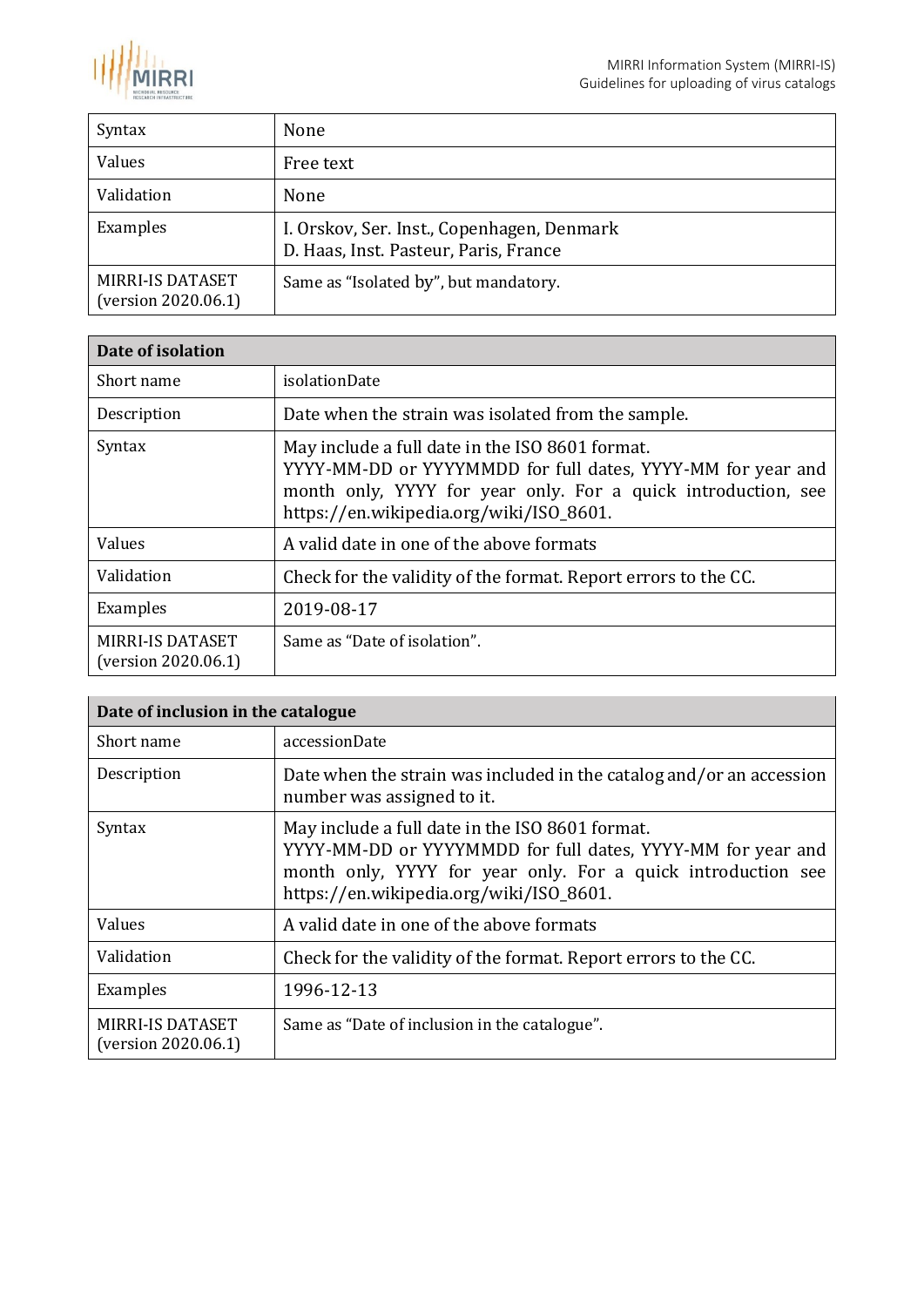

# <span id="page-20-0"></span>Properties

<span id="page-20-1"></span>

| Pathogenicity                                  |                                                                                                                                                                                                       |
|------------------------------------------------|-------------------------------------------------------------------------------------------------------------------------------------------------------------------------------------------------------|
| Short name                                     | pathogenicity                                                                                                                                                                                         |
| Description                                    | Specifies if the isolate is pathogen or not. If it is pathogen, this field also<br>specifies for which organisms it is pathogen among humans, animals,<br>plants, bacteria, fungi or other organisms. |
| Syntax                                         | One of the allowed values                                                                                                                                                                             |
| Values                                         | Allowed values: "Pathogen for Humans", "Pathogen for Animals", "Pathogen<br>for Plants", "Pathogen for Bacteria", "Pathogen for Fungi", "Pathogen for<br>other organisms", "Not pathogen".            |
| Validation                                     | Check that one of the allowed values is specified                                                                                                                                                     |
| Examples                                       | Pathogen for plants                                                                                                                                                                                   |
| <b>MIRRI-IS DATASET</b><br>(version 2020.06.1) | N/A                                                                                                                                                                                                   |

This group includes data fields which relates to specific properties of the isolates.

<span id="page-20-2"></span>

| <b>Transmission by</b>                         |                                                                                                                           |
|------------------------------------------------|---------------------------------------------------------------------------------------------------------------------------|
| Short name                                     | transmissionBy                                                                                                            |
| Description                                    | The way or the vector by which the virus moves to a new host in nature.                                                   |
| Syntax                                         | One or more of the allowed values separated by ";". Other values can be<br>included as free text.                         |
| Values                                         | Allowed values: "contact", "insect", "grafting", "nematodes", "fungi", "air",<br>"pollen", "sexual transmission", "food". |
| Validation                                     | Check that one or more of allowed values is specified.                                                                    |
| Examples                                       | Pollen; Insect                                                                                                            |
| <b>MIRRI-IS DATASET</b><br>(version 2020.06.1) | N/A                                                                                                                       |

<span id="page-20-3"></span>

| Infectivity                                    |                                                              |
|------------------------------------------------|--------------------------------------------------------------|
| Short name                                     | infectivity                                                  |
| Description                                    | Specifies if the infectivity of the isolate has been tested. |
| Syntax                                         | One of the allowed values                                    |
| Values                                         | Allowed values: "Yes", "No"                                  |
| Validation                                     | Check that one of the allowed values is specified            |
| Examples                                       | <b>Yes</b>                                                   |
| <b>MIRRI-IS DATASET</b><br>(version 2020.06.1) | N/A                                                          |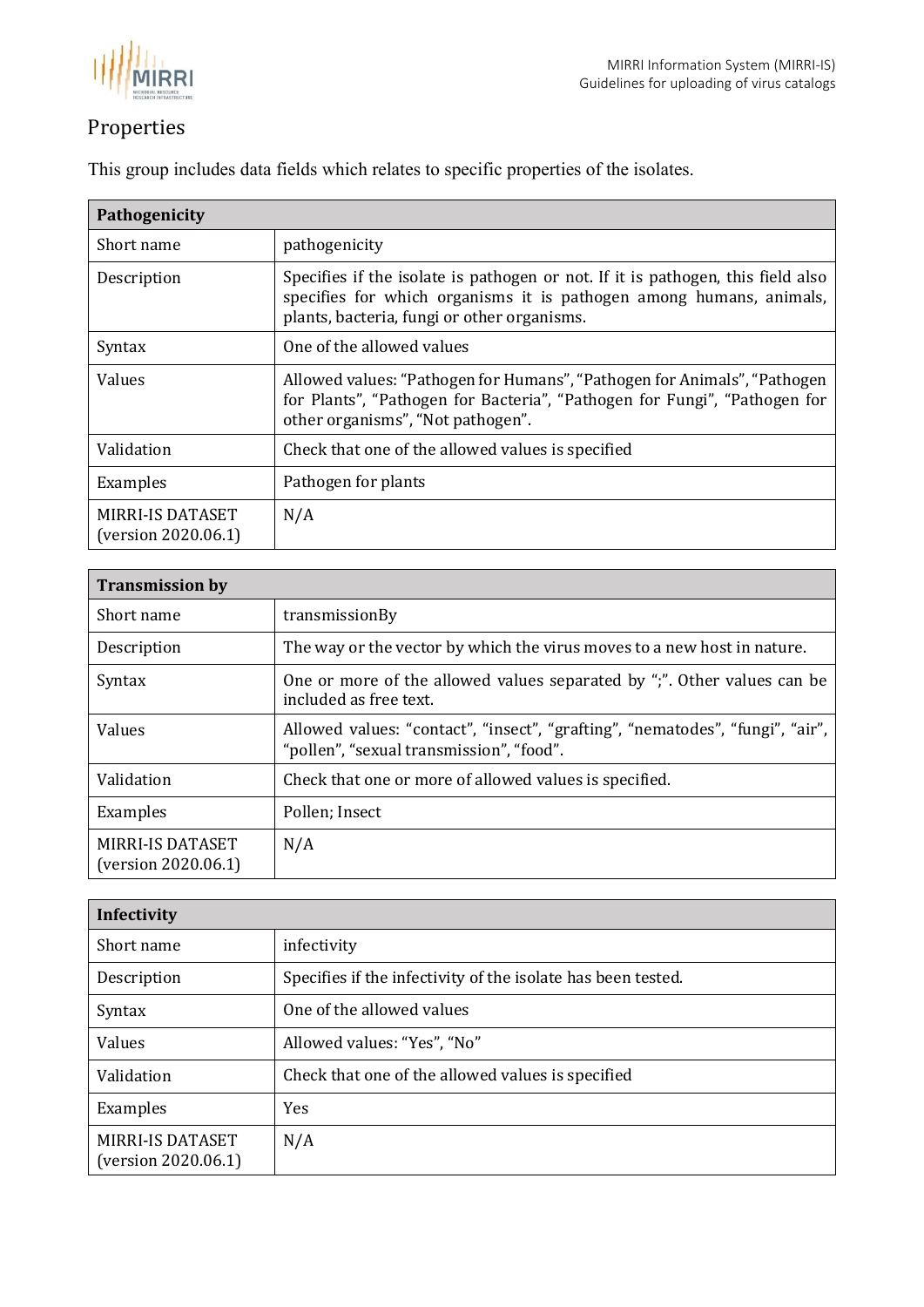

### <span id="page-21-0"></span>**Contamination** Short name contamination Description Specifies if the material is containing other viruses (=mixed infection) or if it is in pure culture. In case of plant viruses, mitochondrial viruses or cryptic viruses are not considered as contaminants. Syntax | One of the allowed values. Values Allowed values: "Yes", "No" Validation **Check that one of the allowed values is specified.** Examples | Yes MIRRI-IS DATASET (version 2020.06.1) N/A

<span id="page-21-1"></span>

| Lytic cycle                                    |                                                                                                            |
|------------------------------------------------|------------------------------------------------------------------------------------------------------------|
| Short name                                     | lyticCycle                                                                                                 |
| Description                                    | Specifies if the virus replicate through the lytic cycle (sometimes referred<br>to as virulent infection). |
| Syntax                                         | One of the allowed values                                                                                  |
| Values                                         | Allowed values: "Yes", "No"                                                                                |
| Validation                                     | Check that one of the allowed values is specified.                                                         |
| Examples                                       | No                                                                                                         |
| <b>MIRRI-IS DATASET</b><br>(version 2020.06.1) | N/A                                                                                                        |

<span id="page-21-2"></span>

| <b>Genome integration</b>                      |                                                                |
|------------------------------------------------|----------------------------------------------------------------|
| Short name                                     | genomeIntegration                                              |
| Description                                    | Specifies if the virus/phage is integrated in the host genome. |
| Syntax                                         | One of the allowed values.                                     |
| Values                                         | Allowed values: "Yes", "No"                                    |
| Validation                                     | Check that one of the allowed values is specified.             |
| Examples                                       | <b>Yes</b>                                                     |
| <b>MIRRI-IS DATASET</b><br>(version 2020.06.1) | N/A                                                            |

<span id="page-21-3"></span>

| <b>Remarks</b> |                                                           |
|----------------|-----------------------------------------------------------|
| Short name     | Remarks                                                   |
| Description    | Any further note that is not present in the other fields. |
| Syntax         | None                                                      |
| Values         | Free text                                                 |